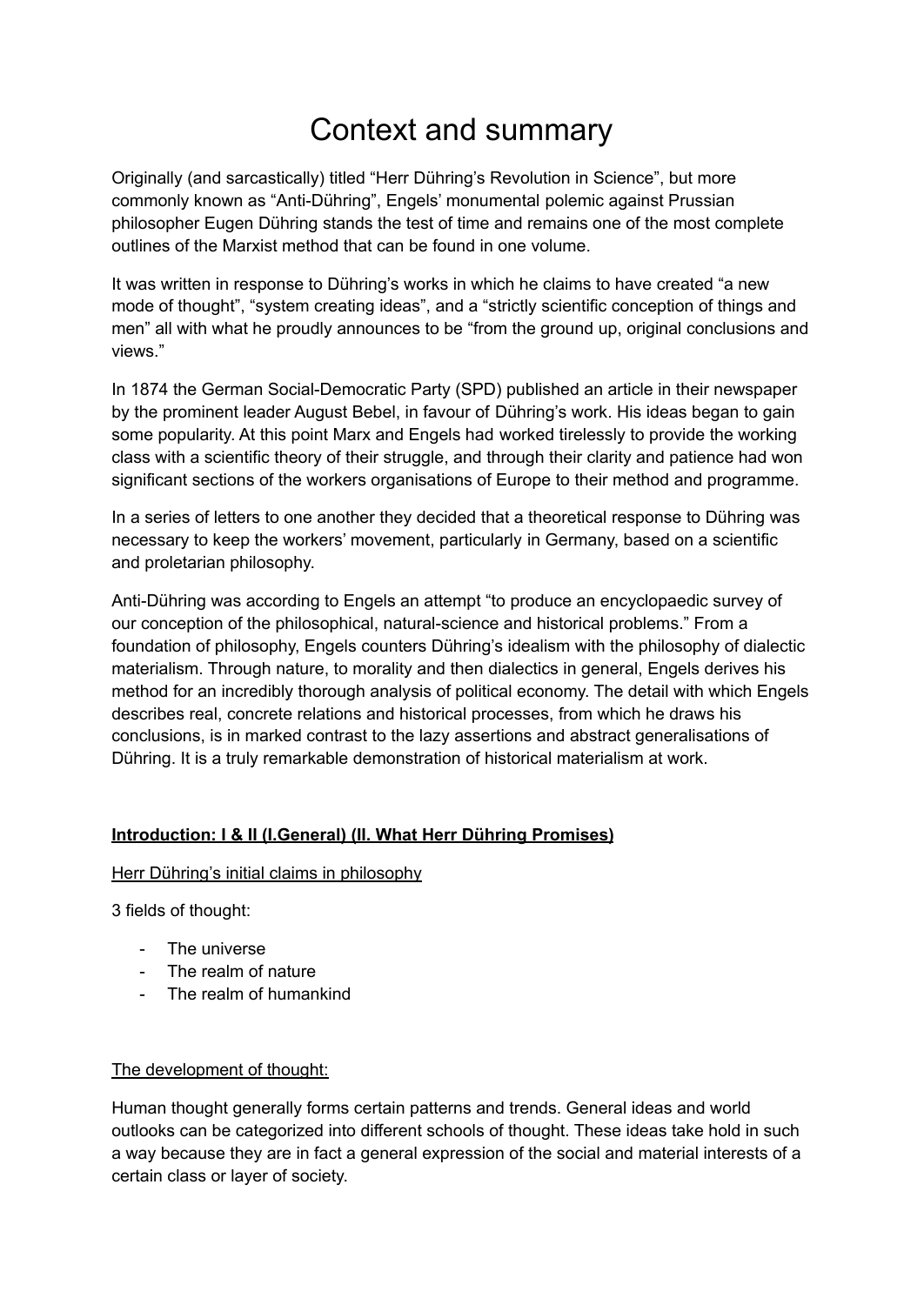The ruling ideas in society are always the ideas of the ruling class. But contrary philosophies emerge - the class struggle expressed on the ideological plain. The philosophies developed by other classes in different material conditions, do not hold good for the working class.

The dramatic change in material relations brings with it a dramatic change in world outlook. A new philosophy is developed. In the bourgeois period, a new class emerged onto the scene of history, the working class. The working class therefore, taking in the new world around it and its new social relations, must develop its own world outlook and philosophy, and all this at a time of immensely advanced knowledge and scientific method. For the first time in history, a class was able to express its world outlook scientifically.

Marxism is a proletarian outlook, because it bases itself on the interests of the working class, understood scientifically and in their totality.

#### **Study Questions and prompts:**

- Can any idea take hold in society at any time?
- Why was the dialectics of the classical ancient Greeks described by Engels as a "primitive, naive, but intrinsically correct conception of the world? "
- What is the difference between metaphysical and dialectical thought?
- How did metaphysical thought enter into the field of philosophy?
- What was the most significant contribution made by Hegel to philosophy?
- What was the basis for the limitations of the Hegelian philosophy?

# Part 1 - Philosophy

#### **Philosophy: III. Classification and Apriorism**

The question that Engels chooses as his starting point is the nature of knowledge itself, and types of thought.

Materialism and idealism are introduced as the two most general types of thought. The chapter deals with questions such as logic, mathematics, classification, and asking: what is their essence? How do they work? Why do they work? Where do we get them from? In doing this Engels tries to show the true relation between the material world and human thought.

#### Dühring states that:

"In pure mathematics the mind deals "with its own free creations and imaginations"; the concepts of number and figure are "the adequate object of that pure science which it can create of itself", and hence it has a "validity which is independent of particular experience and of the real content of the world"."

Engels, however, insists on a materialist approach: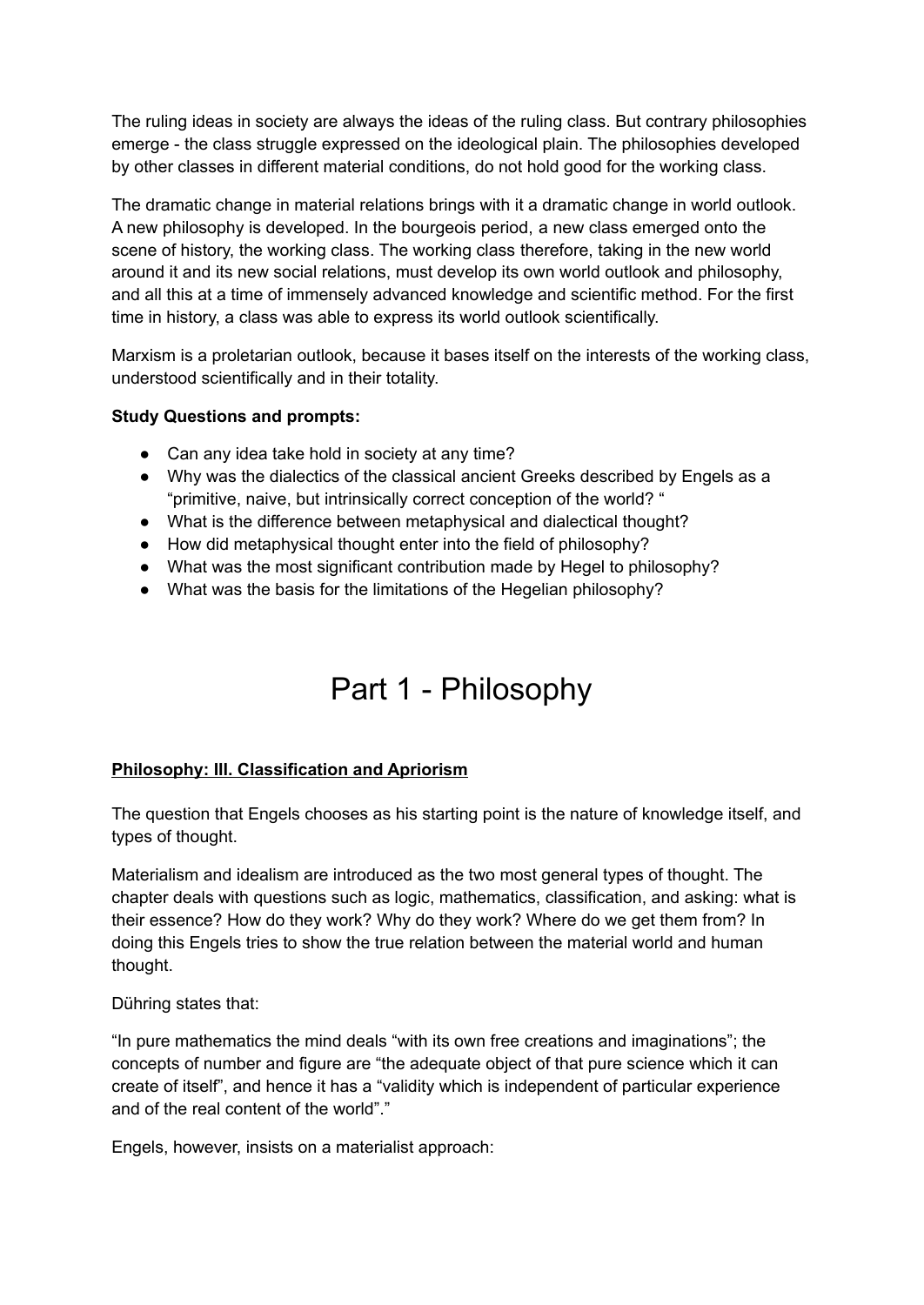"Like all other sciences, mathematics arose out of the needs of men: from the measurement of land and the content of vessels, from the computation of time and from mechanics."

# **Study Questions and prompts:**

- Why is the idea of 'universal truths' or the idea that 'the realm of pure thought is limited to logical schemata and mathematical forms' an idealist mode of thought?
- What is the similarity between Hegel's 'Philosophy of mind' and Dühring's 'inner logical sequence'?
- Does this mean that Marxists oppose the validity of logic?
- Why is the supposed existence of universal truth antithetical to actual human thought?
- In what way is Dühring's conception of mathematics upside down?
- What is the basic reason that our system of mathematics and hypothetical geometry can be accurately applied to the material world?

# **Philosophy: IV. World Schematism**

Dühring uses the difference between non-sensation and sensation as an example of qualitative difference (differentiation in the genus of things) as having no relation to the magnitude (or quantity).

I.e. things can be differentiated by quality firstly and then measured by magnitude secondly. According to Dühring, these are the scientific and mathematical truths of knowledge and therefore are the fundamental truths of reality. When expressed in this way it is clearly an idealist conception of reality.

Engels argues that although this is how we sometimes classify and measure things; in reality all things are composed of matter, and all matter is arranged in different quantities and ratios giving it different qualities. It is from that reality that we then are able to define genus, then species and then finally, measure magnitudes of various properties within the range of that qualitatively determined category (genus or species).

# **Study Questions and prompts:**

- What is materialism?
- Why does Engels argue that Dühring's 'schematism of categorisation' is the same as that of Hegel?
- How do quantity and quality relate?

# **Philosophy of Nature: V. Time and Space**

Dühring struggles with the concept of infinity. He attempts to use formal logic to prove that time and space cannot have always existed in the past as all infinite series (as in mathematics) must have a starting point and therefore can only be infinite in 1 direction.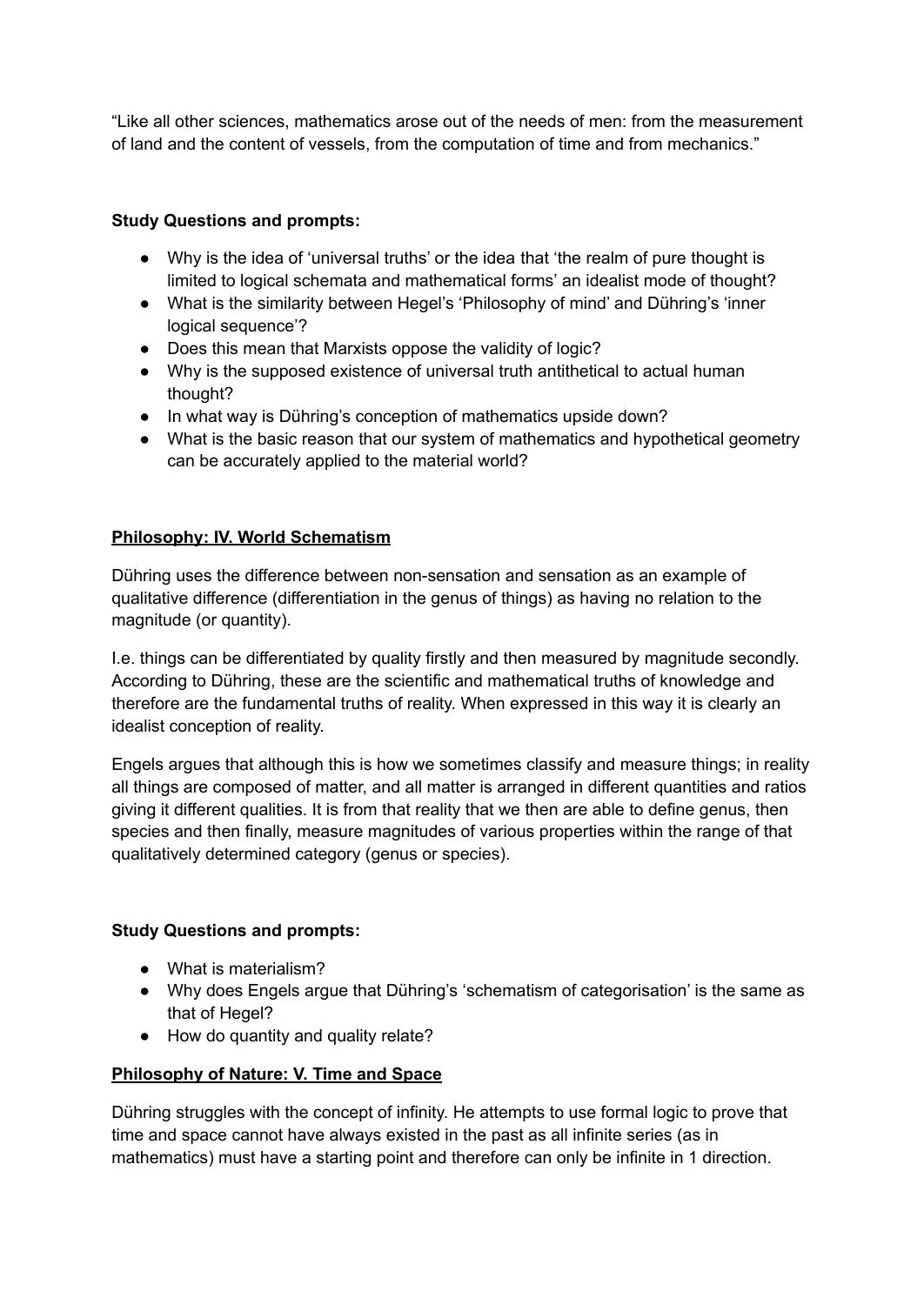Engels points out that in reality nothing can be understood in only 1 direction, as it is elementary that the real world has 3 dimensions and each dimension has 2 directions.

Kant, far before Dühring, pointed out that formal logic can be used to both prove infinity and to disprove it. Upon this foundation Hegel stated that infinity can be understood only by accepting that contradiction is inherent to it.

Dühring argues that time is only measurable in the sense that we break down motion into digestible and relative units, which is correct. But he uses this along with the assertion that time cannot be traced back infinitely (nor 'causes', celestial bodies, or particles of matter), to conclude that matter must therefore have had an original, unchanging state of being, and therefore time has a starting point when the process of change and motion is commenced.

This is a classic example of a-priori philosophy: making assertions about reality to fit your a-priori model.

## **Study Questions and prompts:**

- What is wrong with the analogy between infinite space-time and an infinite mathematical series?
- What is Engels' argument against Dühring's conception of a self-equal state of being?
- How does this relate to creationism?
- How does this relate to the theory of the Big Bang as a singularity?

### **Philosophy of Nature: VI. Cosmology, Physics, Chemistry**

For much of this chapter, Engels takes a closer look at Dühring's *method* regarding the nature and origins of matter and the universe.

Firstly Engels addresses Dühring's dismissal of previous philosophers, such as Kant, because his theory could not answer every question which arises from it. Although Kant's theory was not complete (as no theory or model of reality ever can be), Engels explains that "The Kantian theory of the origin of all existing celestial bodies from rotating nebular masses was the greatest advance made by astronomy since Copernicus." This is because his theory introduced the idea that nature itself had a history, and a process of development, and that even matter and energy have known different states of being. This was revolutionary in that it challenged some of the fundamental assumptions and assertions, and opened the door to new questions and the possibility of a whole new field of investigation into the laws of matter and motion. It has since become an undisputed fact that forms of matter that we are familiar with have indeed developed from an unfamiliar universe of gas clouds and nebulous masses. The mechanisms that governed their development are of course far more complex than Kant was able to explain or even conceive of. And yet through his incomplete yet generally correct theory, this mechanism can be discovered, investigated, and now explained in detail.

The general mistake that underpins Dühring's false theories is once again a-priori reasoning. He asserts that the evolution of matter through different stages must have an original stage. The 'primordial, self-equaling state' of rest. The 'unity of matter and mechanical force'. This assertion is not based on an analysis of the real stages of development that can be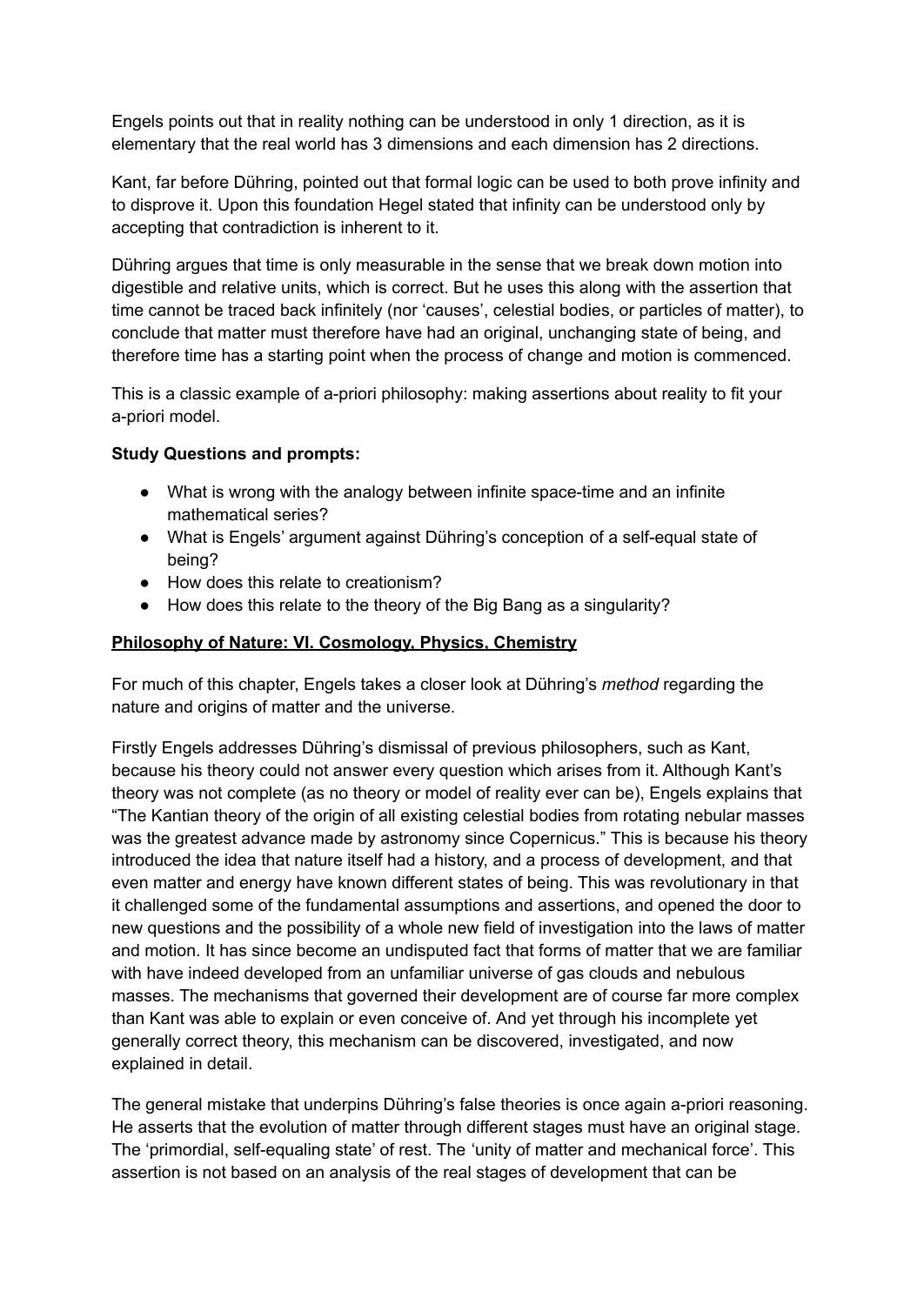investigated, but is rather based on a 'logical-real formula' that must underpin his 'world medium'.

Engels points out that Dühring's method is not only flawed, but also not as original as he suggests. Engels does this by comparing his theory to the philosophical categories of Hegel: "What we have gained by this is not any proof of the reality of that fantastic primordial state, but only the fact that it is possible to bring this state under the Hegelian category of "in itself", and its equally fantastic termination under the category of "for itself".

## **Study Questions and prompts:**

- Explain how and where Dühring's method falls into a-priorism again.
- Consider how Engels' method differs from this.
- What is the relationship between motion, rest, and mechanical energy?

# **Philosophy of Nature: VII. The Organic World**

In the previous chapter, Dühring is shown to dismiss Kant's contributions to cosmology, for not explaining the precise mechanisms within it. Similarly, in this chapter, Dühring rejects Darwinism for not explaining the cause of variation: *"But Darwinism "produces its transformations and differences out of nothing"*

In attempting to highlight the flaws in Darwinism, Dühring exposes that he has not fully understood the distinction between the process of evolution, which amounts to 'unconscious purposive activity', and the process that causes new variations to emerge in the first place.

# **Key Quotes and analysis:**

# **Study Questions and prompts:**

- What does Engels mean by the term 'unconscious purposive activity'?
- How does this relate to evolution and adaptation?
- How does this relate to the dialectical relationship of necessity and accident?
- Can something have a 'purpose' without conscious intervention of ideas?
- What is the misconception made by Dühring (and others) about the process of natural selection?

# **Philosophy of Nature: VIII. The Organic World (continued)**

Engels begins this chapter by examining the types of categories we use to define the variations in the organic world. He examines how they are derived, what their usefulness is and their limitations. He does this with relation to the categories of plant and animal. As the organic world is under a constant process of change and development, intermediate forms between categories can exist and exceptions can exist that cannot be placed within a clear category. Engels explains that this does not necessarily mean that those categories, such as plant and animal, are therefore of no relevance or usefulness whatsoever.

He then goes on to look more concretely at the processes underpinning life. Using the limited knowledge available at the time, Engels attempts to give an explanation of life in its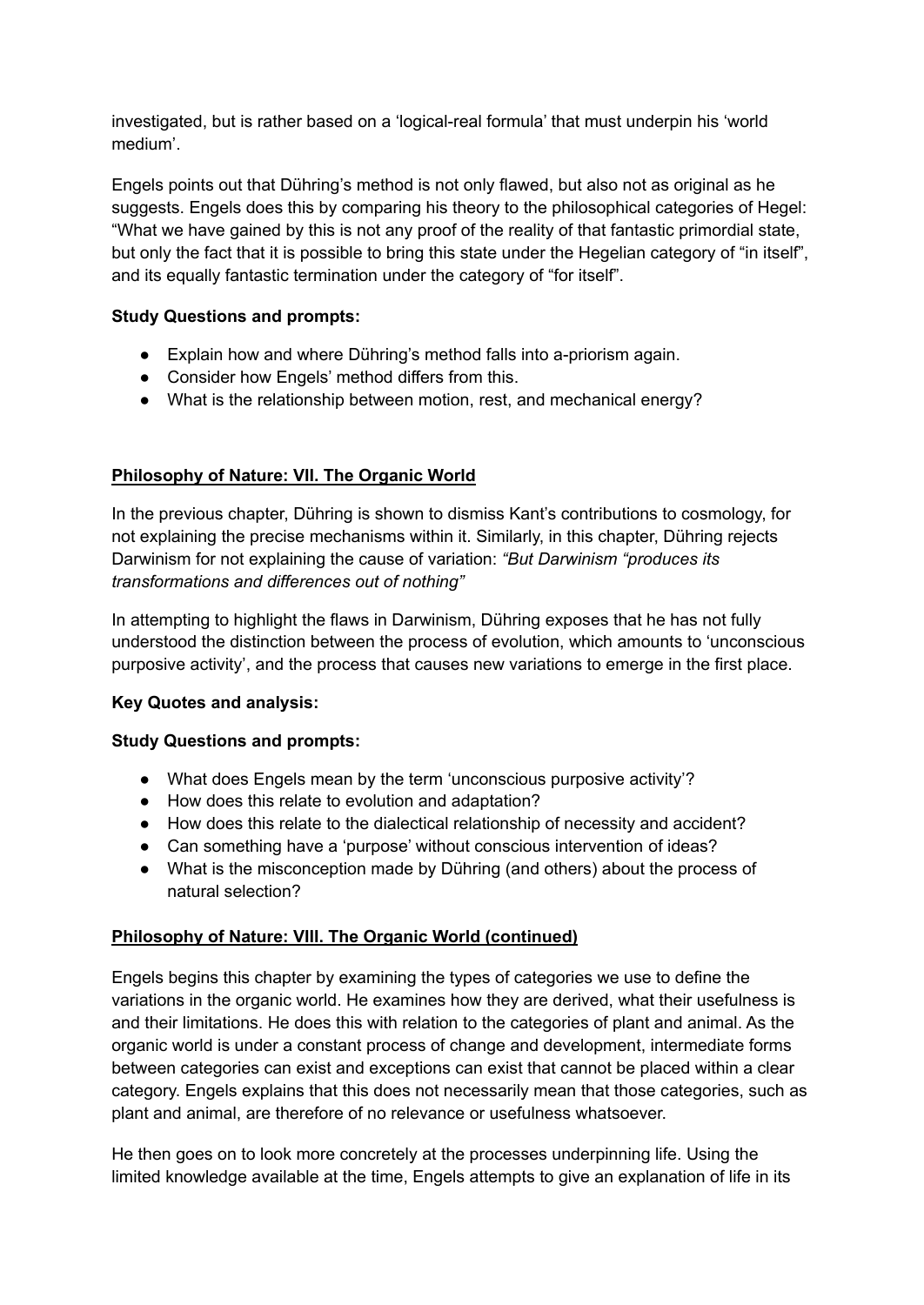most general terms: "Life is the mode of existence of certain chemical forms (*'albuminous bodies'*)". We can see in his method a scientific and sober approach, and the dialectical method of explaining life as a process (the mode of existence), rather than defining it as a list of fixed qualities.

## **Study Questions and Prompts:**

- What is meant by the term 'development'? - How does this relate to nature? - How could this relate to human society and history?
- How does Engels' method differ from Dühring's when attempting to study the phenomenon of life?

- "But what are these universal phenomena of life which are equally present among all living organisms?"

- What are the purposes and limitations of our categorisations and definitions? - regarding life forms in nature?
	- in general?

# **Morality and Law: IX. Eternal Truths**

When discussing the question of morality, the difference between materialism and idealism really becomes clear in their relation to practical political life.

Dühring's idealist method makes the claim that morality can stand *"above history and also above the present differences in national characteristics."* This is not an uncommon view, nor is the opposite position; that morality is entirely subjective, individual, and therefore 'not real'.

He also asserts that there is such thing as 'eternal truths' in general: "*it is altogether stupid to think that the correctness of knowledge is something that can be affected by time and changes in reality"*

Throughout the text Dühring claims to have created "a new mode of thought", "system creating ideas", and a "strictly scientific conception of things and men". Dühring claims to have done this all with "from the ground up, original conclusions and views."

This in itself should be a warning sign for those pursuing a scientific method. As Engels is quick to point out, the nature of science is that things are discovered cumulatively, and that our understanding and knowledge in fact comes from a continuous "series of relative errors". Through a scientific method, the more that humankind experiences, passes on, and discovers about reality, the more our misunderstandings are revealed to us and our conceptions corrected. The idea that Dühring himself, from purely original thought, without inheriting anything from the great thinkers of the past, has discovered "a final and ultimate truth" is unscientific from the outset.

In contrast to Dühring's indiscriminate insulting of various philosophical pioneers, the method of Marx and Engels was knowingly developed upon the shoulders of great thinkers of the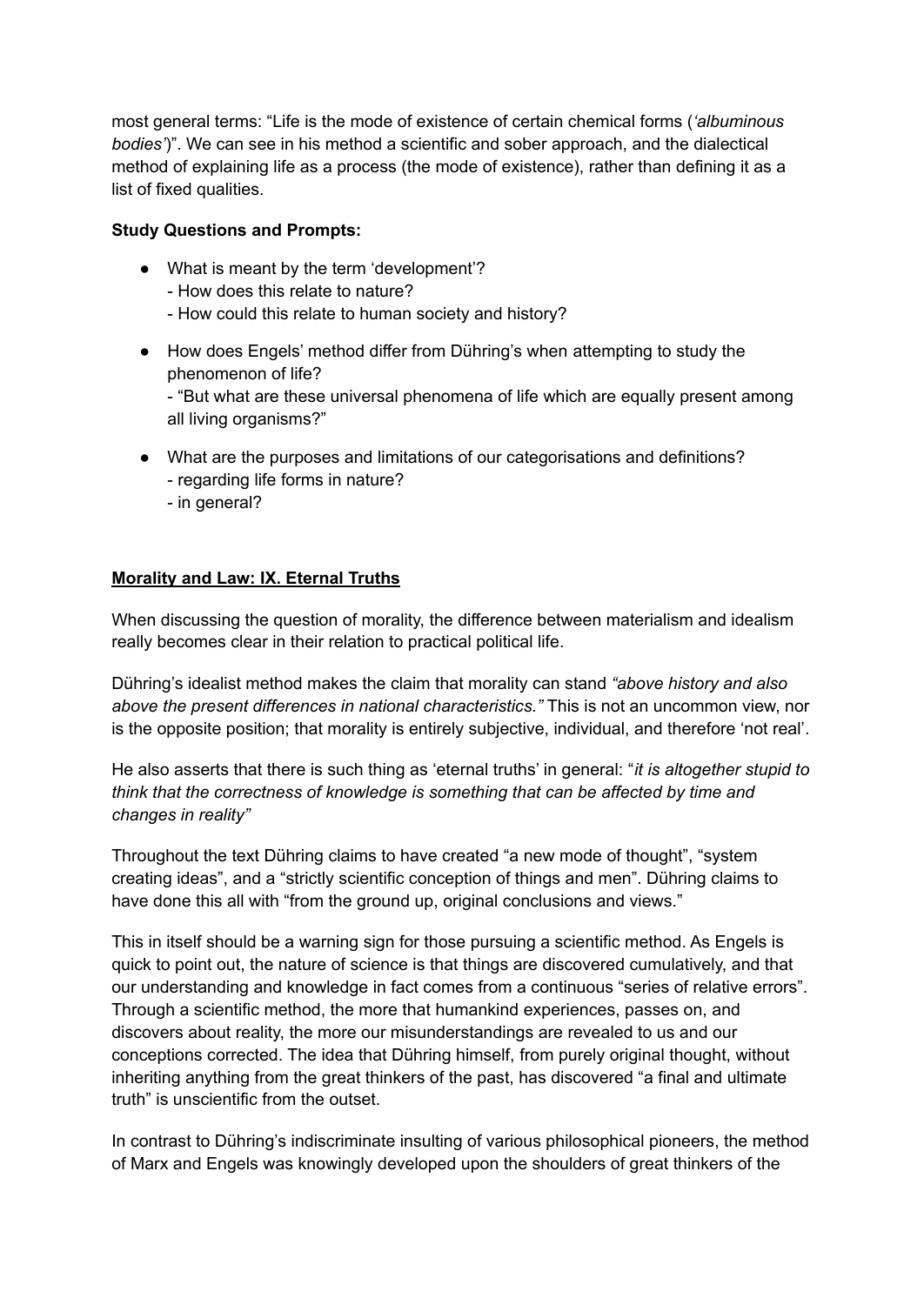past, whose contributions to a closer understanding of nature and thought were greatly appreciated and admired by the founders of scientific socialism.

Through their analysis of the actual development of human thought over "*time and changes in reality*", Marx and Engels placed the notion of truth back in its real context. The dialectical method allows them to arrive at the understanding that human thought can only be true in terms of how well it applies to reality. As reality changes, various truths will inevitably become false and vice-versa. Human thought is therefore always incomplete and yet developing. Human thought cannot reach an ultimate or final truth, yet this does not mean that some ideas cannot be true where others are false.

In the latter part of the chapter Engels places morality on a material basis. He examines various trends of morality and shows how they are the product of generalised class interests. The experience and material needs of the working class cannot be satisfied by the morality of capitalist relations. Just as the material needs of the bourgeoisie could not be satisfied by the morality of feudal relations.

Revolutions in morality express the beginnings of a growing need for a revolution in social relations.

"We therefore reject every attempt to impose on us any moral dogma whatsoever as an eternal, ultimate and for ever immutable ethical law… A really human morality which stands above class antagonisms and above any recollection of them becomes possible only at a stage of society which has not only overcome class antagonisms but has even forgotten them in practical life."

#### **Study Questions and Prompts:**

- What does Engels mean when he says "we have not yet passed beyond class morality"?
- What are some fundamental differences between bourgeois morality and a proletarian morality?
	- How do these moralities arise from their respective class conditions?
- Why is proletarian morality the morality of the future?
- Is proletarian morality as it exists under capitalism the same as proletarian morality would be under socialism?
- What is the contradiction between human thought in general and the thought of individual humans? With this in mind:
	- Can human thought be sovereign?
	- Is human thought limited?
	- Can any morals be absolute or eternal?

#### **Morality and Law: X. Equality**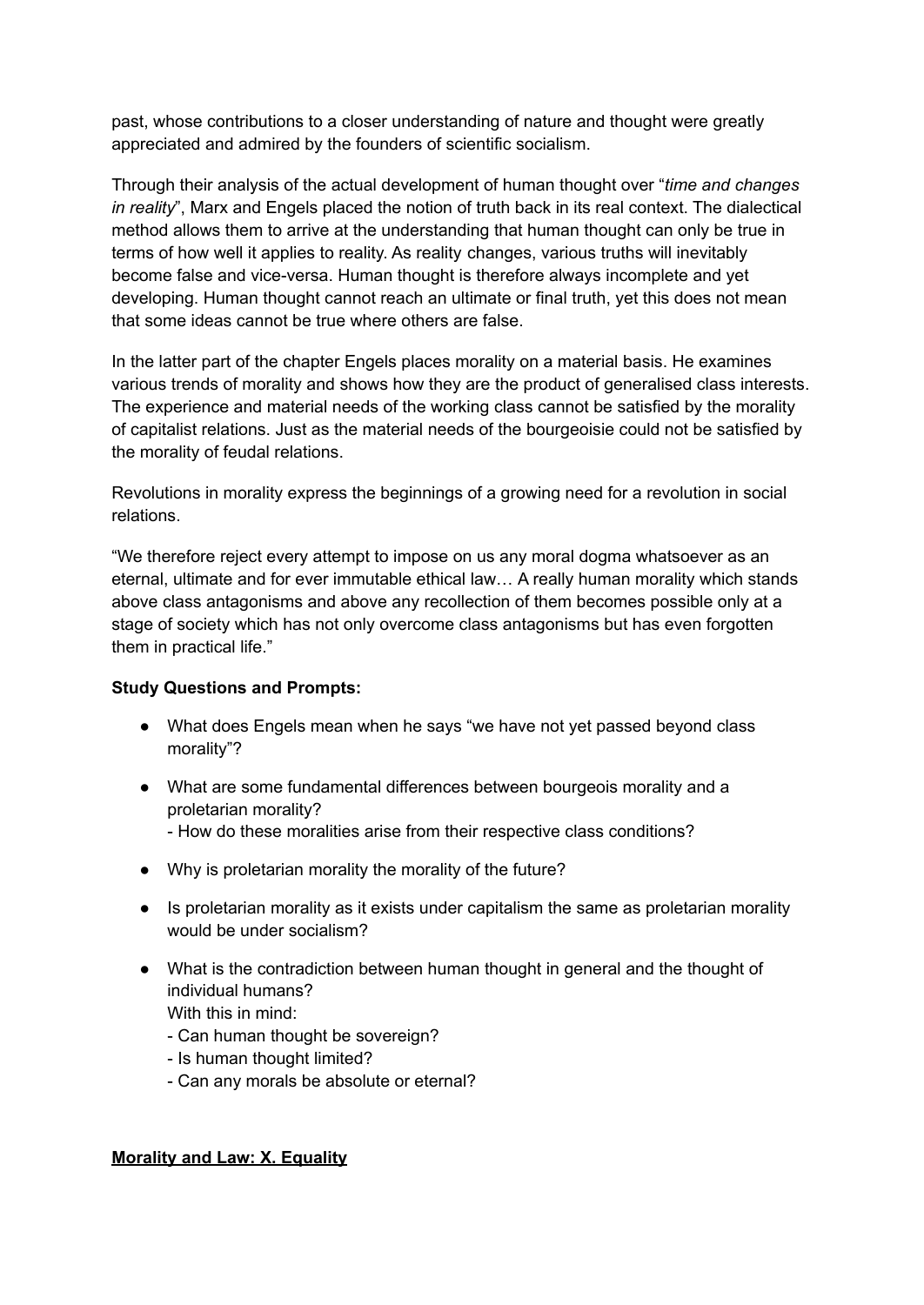Engels dedicates a whole chapter to the question of equality. This is because the moral concept of equality has been of particular importance in the course of the class struggle since the enlightenment. It serves as a very good example of how moral concepts are based on class interests.

Once again, Dühring is off to a false start due to the same idealist starting point. He focuses on the abstract concept of the thing and tries to define equality in those terms.

Engels responds with a very interesting history of the origins of the concept of equality, and the way it has evolved. He shows how the idea of equality as a political demand evolved with the development of *real* inequalities that take on a general form, and more importantly, the material feasibility of political or legal equality.

## **Study Questions and Prompts:**

- Dühring tries to characterise the basic forms of moral justice from an abstract, imaginary scenario involving only 2 people. He asserts that 'two human wills are as such entirely equal.
	- What are some of the main problems with this method?
	- Why is this another example of a-priori reasoning?
- Why could there be no talk of general equality of men in the ancient Greek or Roman society?
- Under the feudal political structure, the economic conditions of life developed into bourgeois relations.
	- Consider how this process took place.
	- What effect did this process have on political demands and morality?
- How did the notions of freedom and equality come to be considered 'human rights'?
- Regarding the demand for equality, what does Engels mean when he says that 'the proletarians took the bourgeoisie at its word'?
- What are the two meanings of the proletarian demand for equality?
- What does Engels mean when he says that the proletarian demand for equality 'stands or falls with bourgeois equality itself'?
- What is the 'real content of the proletarian demand for equality'?

#### **Morality and Law: XI. Freedom and Necessity**

When discussing freedom, we must be concrete. Freedom from what? Humans, like all living organisms, are not free of the need to nourish and replenish themselves. In the process of development, primarily the development of the productive forces, we have freed ourselves from many of our former obligations set by nature. The vast majority of us are free from the obligation of crafting our own tools and clothing in order to survive. But for many this has been replaced with the gruelling necessity of working longer hours for a capitalist master.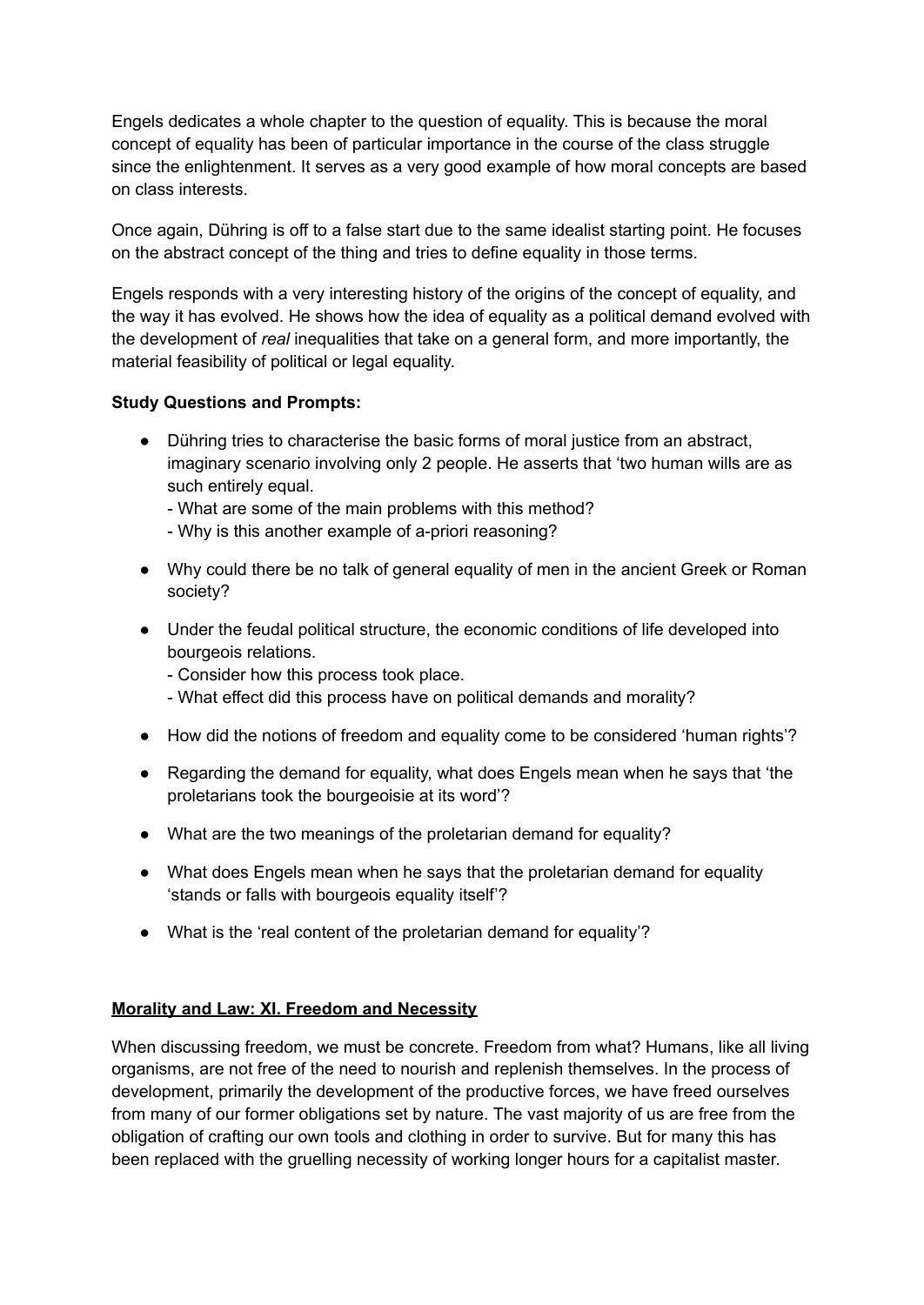Engels explains that we can therefore only have relative freedom; to make a choice within given parameters. Humanity in general discovers new freedoms by accumulating knowledge of the natural laws and necessities imposed on us and "systematically making them work for us":

"Freedom therefore consists in the control over ourselves and over external nature, a control founded on knowledge of natural necessity"

#### **Study Questions and Prompts:**

- What does Engels mean by freedom?
- What is the relationship between freedom and necessity?

#### **Dialectics: XII. Quantity and Quality**

In Dühring's work, he directly criticises Marx's method of dialectical materialism. One of these criticisms is against the theory of quantitative changes becoming qualitative transformations. In particular he dismisses Marx's example of capital being the qualitative transformation resulting from the quantitative accumulation of money. Dühring objects to these theories, accusing Marx of reducing everything to 'one and the same thing':

"How comical is the reference to the confused, hazy Hegelian notion that quantity changes into quality, and that therefore an advance, when it reaches a certain size, becomes capital by this quantitative increase alone."

However, Marxism does not claim that 'quantitative increases alone' - in an automatic way are all that are required to explain such transformations. In fact, what distinguishes the theories of Marx and Engels from Dühring's is that they are not based on a-priori assertions, but they are extracted from a close study of the process in question.

To take the example of the transformation of quantity into quality; they do not draw this conclusion to fit their world view. The conclusion is drawn from observation.

For instance; we know it to be so, that different elements are made up of different combinations and different quantities of the same subatomic particles. We know that 6 carbon atoms connected to 6 hydrogen atoms makes Benzene while 1 carbon atom connected to 4 hydrogen atoms makes methane; chemicals with qualitative differences.

We know that a molecule of methane behaves in a qualitatively different way (mechanically and otherwise) to a whole gas cloud of methane molecules.

And we know that a quantitative increase in methane molecules leads to a change in temperature and can even have a qualitative change in the weather systems, seasonality, and the rate of temperature change itself.

At all levels of reality, the phenomenon of quantitative changes tipping over into qualitative transformations is observable. It is from this reality that we consider it a law.

This can also be seen in human relations.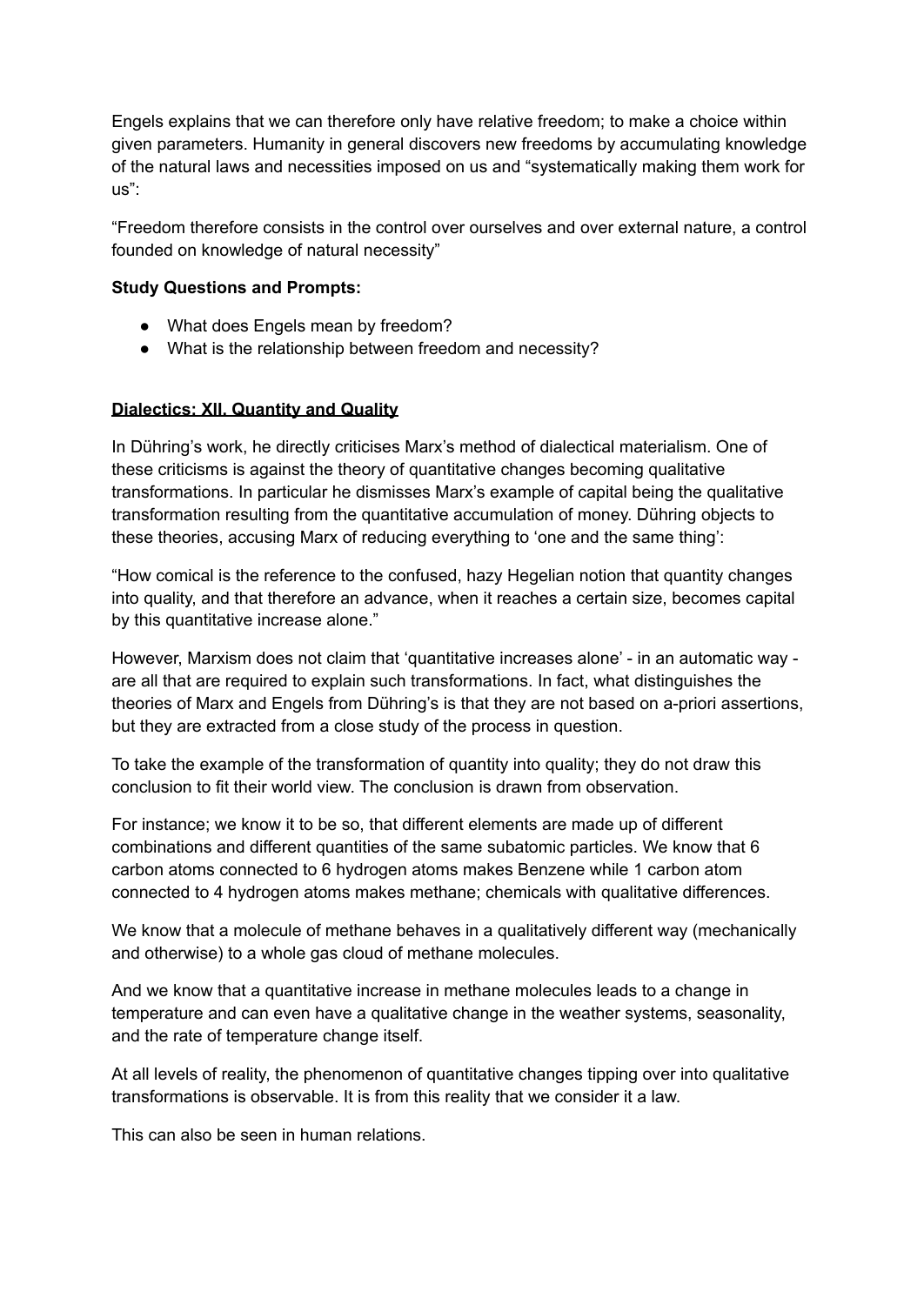Now we can return to this tendency of the transformation from a quantitative increase of currency, into the ability to apply it as capital (a qualitatively different phenomenon). Under certain conditions, a given quantity of money becomes something qualitatively new - capital. But under this quantitative threshold, it cannot become capital.

# **Study Questions and Prompts:**

- What do we mean by the term contradiction? What are some examples of contradictions in nature?
- What is the contradiction inherent in motion?
- How does a quantitative increase produce the qualitative transformation into capital?
- What are some examples where we find quantitative changes producing qualitative changes?

# **Dialectics: XIII. Negation of the Negation**

One of the most fundamental, underlying characteristics of Marxist Philosophy (Dialectical Materialism) is that it seeks to explain *processes*. It seeks to look at things in their motion. It is a philosophy of change; from quantity to quality; the motion of matter; its constant change and development. After a long examination of various fields of thought and nature, it is fitting that the last chapters of this section seek to draw out the most general patterns of change.

As was explained throughout this section of the book, contradiction is inherent to change, and is in fact its continuous driving force: opposing forces lead to both gradual change and revolutionary tipping points. The negation of the negation is one of these patterns of change, and can help us to understand which processes are in opposition to others; which one will overcome the other; what the driving force of the process in question is. From this philosophical foundation, historical analysis and practical political life can be based on the actual process in question. It is this that allowed Marx and Engels to reveal that the abolition, or 'negation', of capital is not in fact a utopian creation of the mind, but a necessary outcome of the development of labour. The basis for this particular conclusion is dealt with in the two subsequent sections on 'Political Economy' and on 'Socialism'.

# **Study Questions and Prompts:**

- What is the difference between the way that Marx identified the law of the negation of the negation, compared with the straw-man that Dühring is arguing against?
- What does Marx mean by the negation of the negation, with respect to private property?
- Describe the way in which this process developed.
- What are some examples of the negation of the negation in other processes?
- What does Engels mean by the term 'laws of motion'? What is the usefulness of understanding the negation of the negation?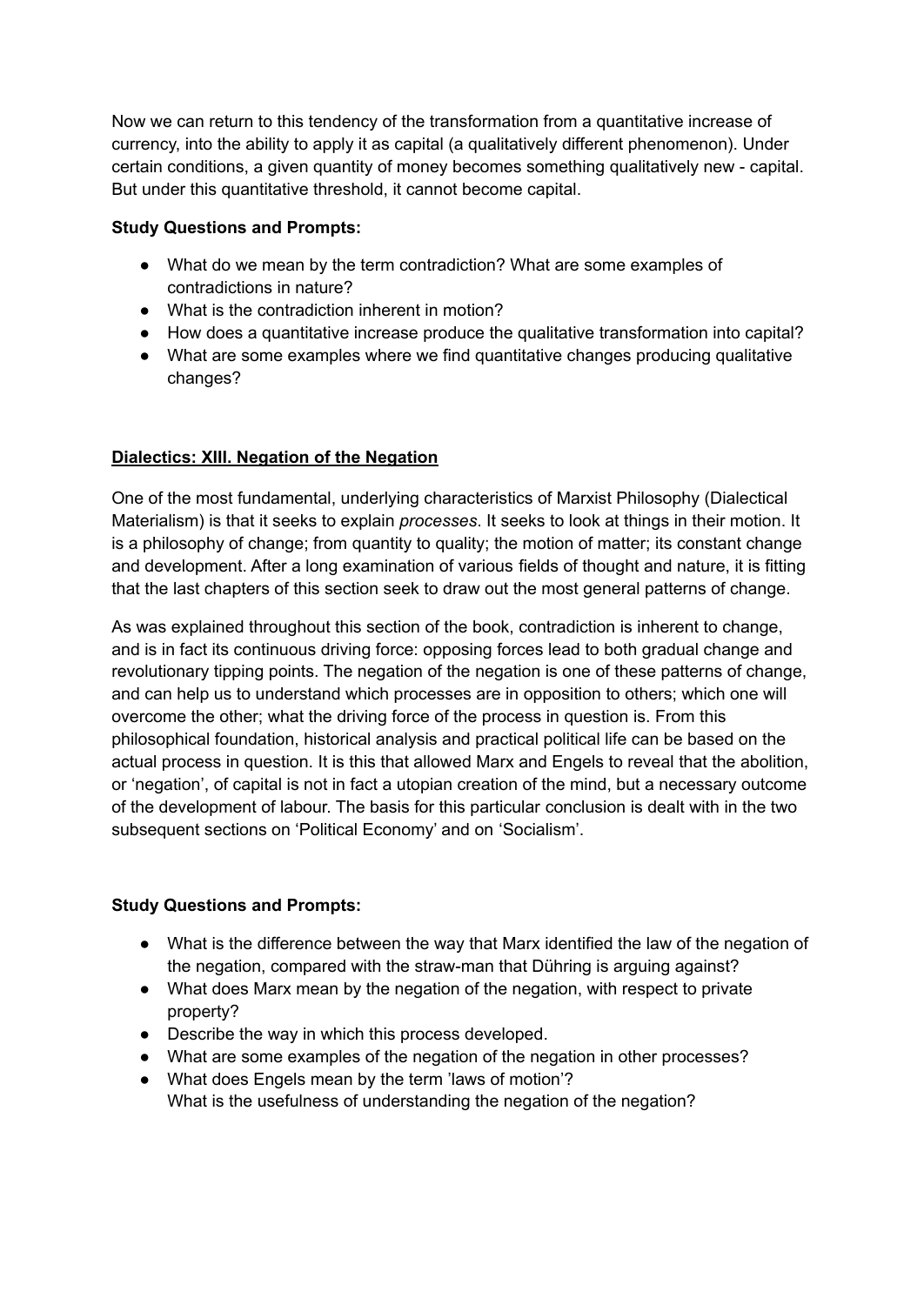# Part 2 - Political Economy

## **Chapter 1 - Subject Matter and Method**

In this chapter, Engels explains the Marxist approach to Political Economy and attempts to uncover the concrete material laws that govern production, distribution and exchange and explain how these have evolved historically through various stages of society. Political economy, Engels explains, is **"the science of the laws governing the production and exchange of the material means of subsistence in human society"** (pg. 177)**.**

Engels emphasises that these laws are not static, as the conditions of production and exchange vary in time and place; thus, political economy is a **historical** science that deals with constantly changing material. General laws, therefore, can only be developed through an investigation of the specific laws of each stage of production.

Engels explains that the mode of production and exchange within a given society determines distribution. For example, in a tribal or village community - where there is no private ownership, only communal ownership of the means of production - distribution is fairly equal. When distribution is not equal, this is a reflection of the existence of **class differences** within a society. Capitalism has very rapidly created extreme inequality in distribution as a result of the concentration of capital in the hands of an increasingly tiny minority on the one hand, whilst on the other hand a concentration of propertyless masses.

Engels also explains that this mode of distribution, along with the political institutions that uphold it, will at a certain stage of development act as a brake on the development of the mode of production. This is the stage that capitalism has reached today, where alongside enormous reserves of wealth there are stagnant means of production and an enormous labour force that cannot be put together in a profitable way. Thus, production and exchange have a dialectical relationship with distribution, distribution is a product of the prevailing modes of production and exchange within a given society but in turn it acts back upon the modes of production and exchange.

Dühring, however, as with his philosophy, claims to have found "the most general *laws of nature* governing all economics." (pg. 183) Dühring divorces the connection between production and exchange and distribution, claiming that they act independent from one another. He then eliminates the need to explain different historical forms of distribution by claiming that they all rest solely on force, a question which Engels deals with at length in the next few chapters. He thus transfers the entire theory of distribution from a question of concrete material laws to one of morality. As Engels explains: "he therefore no longer has any need to investigate or to prove things; he can go on declaiming to his heart's content and demand that the distribution of the products of labour should be regulated, not in accordance with its real causes, but in accordance with what seems ethical and just to him" (pg. 187-8).

This approach to the question of distribution is not unique to Dühring. In fact the idea that distribution under capitalism is fundamentally a moral rather than an economic question is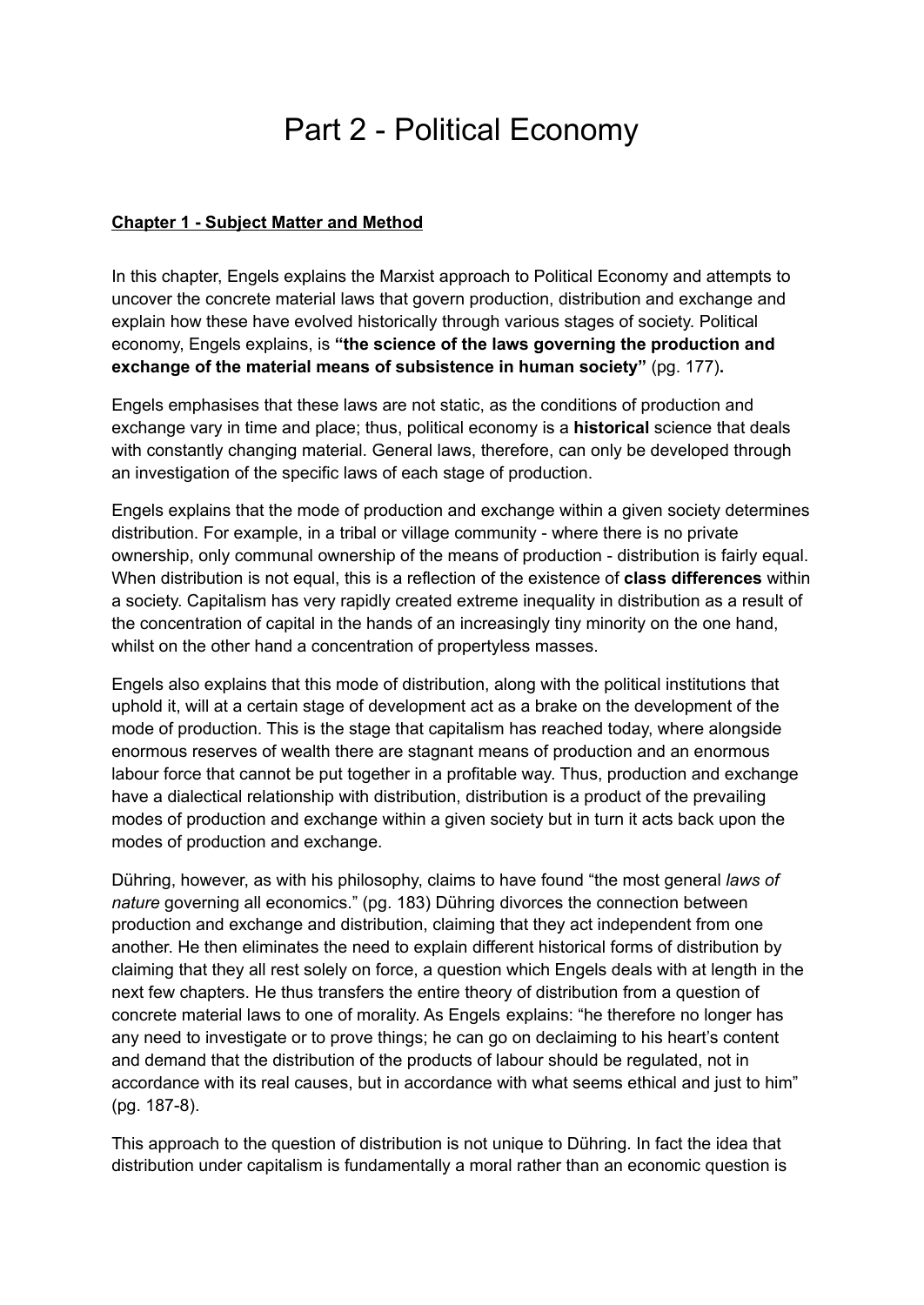the dominant theory of the reformist left who, for example, see austerity as simply a political choice rather than a requirement based on the logic of capitalism.

Engels explains that if all we had to rely on for the impending overthrow of the capitalist system was consciousness of the fact that the system was "unjust", then the task of the revolutionary transformation of society would appear impossible. In truth, **it is the objective economic developments that lay the ground for the overthrow of capitalism** - the development of the working class, which can play the revolutionary role of overhauling society, and the crises that show the capitalist class is no longer capable of controlling the productive forces and advancing society.

## **Study questions and prompts:**

- What is the relationship between production, distribution and exchange?
- Is it possible to find 'general laws' of political economy?
- In what way does the capitalist mode of distribution and the political institutions of capitalism retard the development of the productive forces of society?
- Similarly, in what way did the feudal mode of distribution and political institutions hold back the development of capitalism?
- Why is distribution a question of concrete economic laws and not simply a question of morality?
- Why is understanding these economic laws so vital when it comes to the revolutionary overthrow of the capitalist system?

## **Chapter 2 - The Force Theory**

In the second chapter on Political Economy, Engels challenges Dühring's "force theory". Dühring subjects economics to political conditions, claiming that direct political force explains distribution in any given society. As an allegory, Dühring uses the example of Robinson Crusoe and his enslavement of Friday, which was achieved through force as Crusoe physically compelled Friday to produce for him.

Engels, however, explains that the act of enslavement itself has certain preconditions production must have reached such a level to provide the instruments and material for the slave's labour and the means of bare subsistence for him. For slave labour to become the dominant mode of production for a whole society there must be a certain level of production, trade and accumulation of wealth. Engels explains that in early, pre-class societies, not only was there not the material capacity for the enslavement of large parts of the population, there also was not the will - only when labour becomes productive enough to produce a surplus does there become a logic to the enslavement of parts of the population.

Engels uses the example of Rome which was originally a peasant city. Only once it became a "world city" and land ownership was centralised into a small number of wealthy proprietors, was the peasant population supplanted by slaves. Therefore, it was the development of the productive forces - of a highly developed handicraft industry and extensive commerce - that laid the basis for the development of slavery. Force was simply the means by which the economic interests of the developing ruling class could be realised.

Furthermore, if the advent of slavery requires a certain level of production before it can be enacted through force, how is it that society can reach such a level? Engels explained that it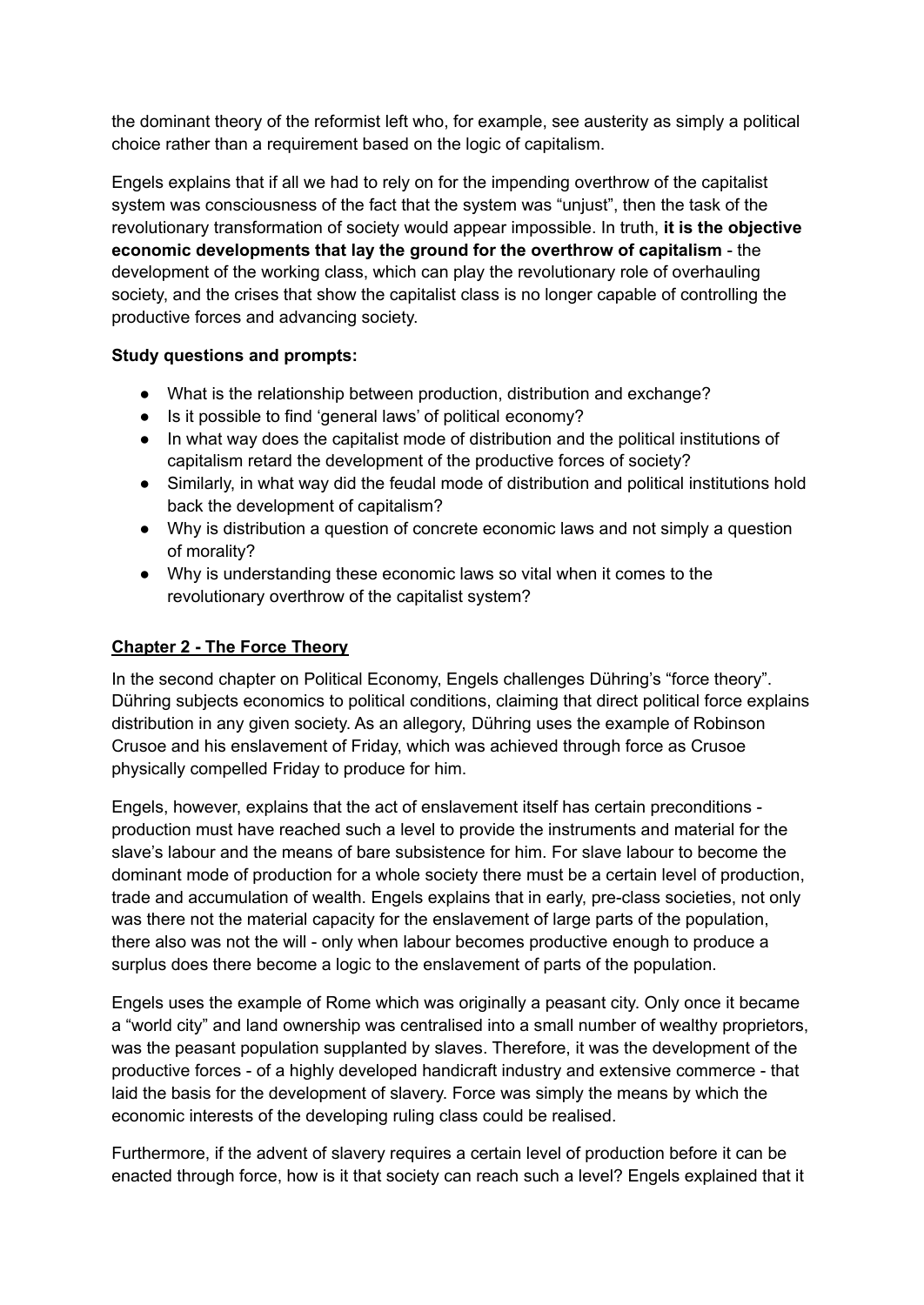must have been created **through labour**. Private property, Engels says, existed - to a limited extent - even within primitive communes. This developed into production of commodities within those communities for barter with other communities. As more products assume commodity form and the more the natural division of labour was extruded by exchange within the commune, the more inequality developed in ownership of property, out of which formed **classes**.

It is the class struggle, which expresses the contradictions within any given mode of production, that drives history forward. Political force is simply the means of maintaining the class divisions that exist within any given society. Engels explains that if, as Dühring argues, "political conditions are the decisive cause of the economic situation," then the bourgeoisie could never have conquered power in their struggle against the feudal nobility. Political power rested solely in the hands of feudal nobility throughout the whole period; however, development of the bourgeois mode of production had outgrown the political institutions of feudalism. Guild privileges and customs barriers had become a fetter on the development of the growing bourgeois market, so the bourgeois class did away with the *political situation* in order to meet the economic needs of their class.

In the same way, political force today rests in the hands of the capitalist class, in the state or 'armed bodies of men'. The power that rests within the hands of the proletariat is not military power but economic power. It is only with the kind permission of the working class that capitalism is able to function. If the working class organises, however, and takes conscious control of the means of production - including, for example, the means to produce weapons - then they can use this to cast out the capitalists and to smash the bourgeois state. If all that mattered was who had political force at a given time then the proletarian revolution would be doomed from the outset.

#### **Study questions and prompts:**

- Why can the 'force theory' not explain the existence of pre-class society?
- What are the preconditions necessary for the development of class society?
- How do the bourgeois revolutions demonstrate the inadequacies of the 'force theory'?
- If inequality cannot be explained by the use of political force, how can it be explained?

# **Chapter 3 - The Force Theory (Continuation)**

In this chapter, Engels explains that not only is force simply the - or, in fact, *a* - means through which to enact the *economic interests* of classes within society, but the use of force is also itself determined by the productive capacity of society, and thereby the economic conditions. In reference to Dühring's allegory with Crusoe and Friday, Engels simply asks: Where did Crusoe get the sword? For **the use of force for the subjugation of a part of the population must as a basic precondition require the development of a society with the productive capacity to produce the weaponry required to wield such force**. As Engels jibes: "if Crusoe could procure a sword for himself, we are equally entitled to assume that one fine morning Friday might appear with a loaded revolver in his hand, and then the whole 'force' relationship is inverted." (pg. 199)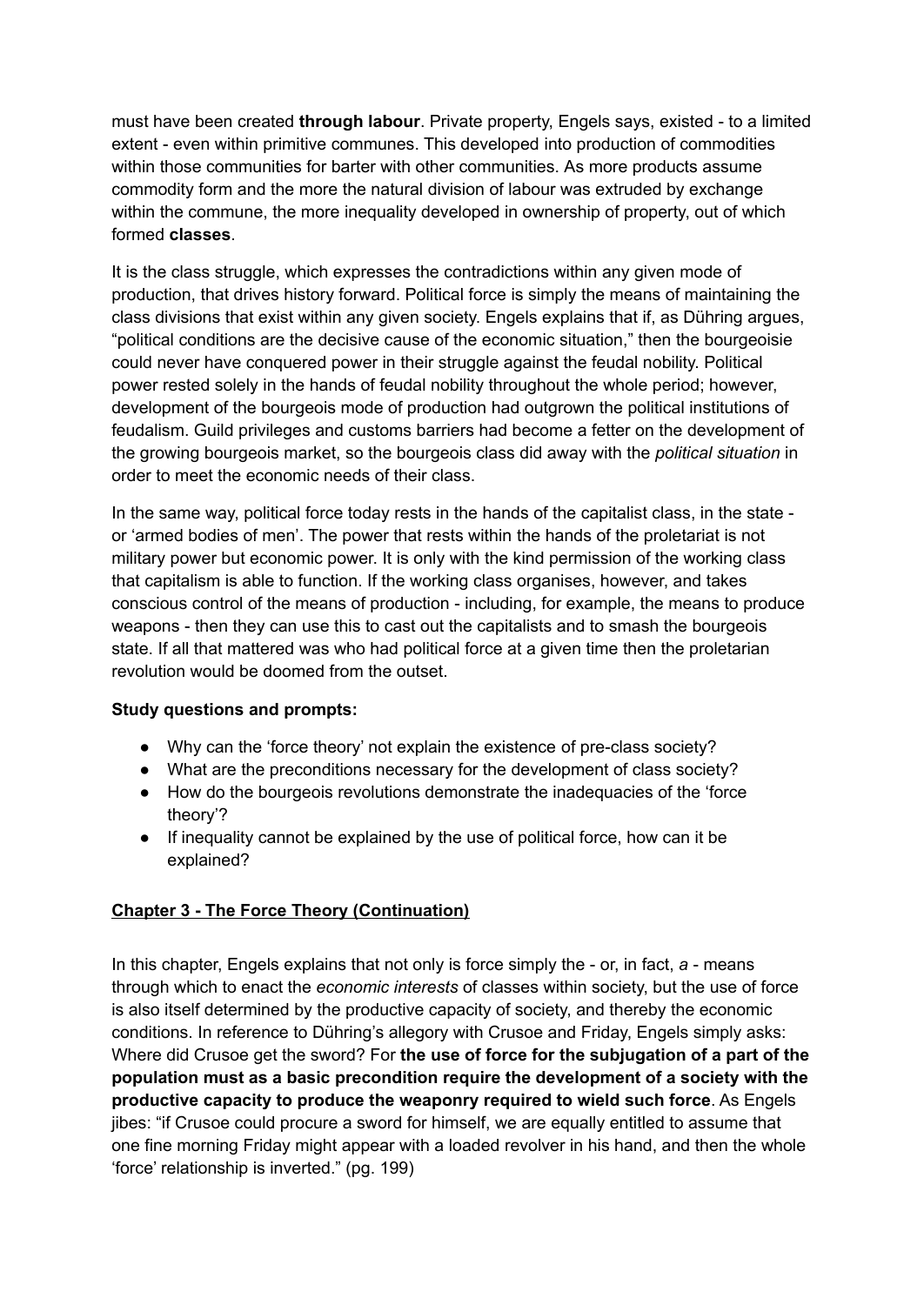Force is not merely an "act of will", it requires certain preliminary conditions before it can operate and the production of the necessary instruments. The triumph of force is therefore the triumph of arms and of production in general, therefore the triumph of *economic power*. Force is incapable of creating wealth, in fact it depends on already existing wealth in order to be sustained. As Engels explains: "nothing is more dependent on economic prerequisites than precisely army and navy. Armament, composition, organisation, tactics and strategy depend above all on the stage reached at the time of production." (pg. 200)

The invention of gunpowder, which came via the Middle East in the early fourteenth century, revolutionized the methods of warfare through the creation of firearms. This was not an act of force but the advancement of industry. The production of these firearms required both money and industry, both of which, Engels explained, rested in the hands of the burghers of the towns. Engels writes: "the stone walls of the nobleman's castle, hitherto unapproachable, fell before the cannon of the burghers, and the bullets of the burgers' arquebuses pierced the armour of the knights. With the defeat of the nobility's armour-clad cavalry, the nobility's supremacy was broken." (pg. 201) Thus, it was not mere force that broke the power of the feudal nobility, but the economic development within the towns that provided the necessary instruments with which the rising burghers were able to smash the nobility.

## **Study questions and prompts:**

- What is wrong with Dühring's allegory wherein Crusoe enslaves Friday with a sword?
- Why is military power dependent on the development of the productive forces?
- How did the bourgeoisie overcome the political power of the feudal nobility?

# **Chapter 4 - The Force Theory (Conclusion)**

In this chapter, Engels demonstrates that Dühring's force theory can in no way explain the historical development of society and that, in fact, it is the development of the productive forces and the class struggle that act as the motor force of history. Central to Dühring's theory that inequality in society is simply the result of the use of force is the idea that the domination of nature by man presupposes the domination of man by man. Dühring explains that cultivation of landed property *in tracts of considerable size* never took place without bondmen because there cannot be large landowners without bondmen since they and their family could only work a tiny part of the property. Dühring's claim is that 'nature' was transformed into 'landed property in tracts of considerable size' with no stages in between and that this was immediately transformed into the property of the landowners.

Engels, however, explains that landed property originated in tribal and village communities that maintained common ownership. In India, he notes, this was the norm right up until colonial rule. In the Middle ages, peasant farming was the predominant form of agricultural production across Europe. In fact, Engels notes, far from advancing the process of cultivation, the big landlord has historically played the role of undermining the productivity of land. Engles explains: "where he does make his appearance in antiquity, as in Italy, he does not bring wasteland into cultivation, but transforms arable land brought under cultivation by peasants into stock pastures, depopulating and ruining whole countries." (pg. 212)

Dühring has once again abstracted laws from the society in which he lives and tried to impose those onto the whole of human history, with "unprecedented ignorance" and a complete disregard for history.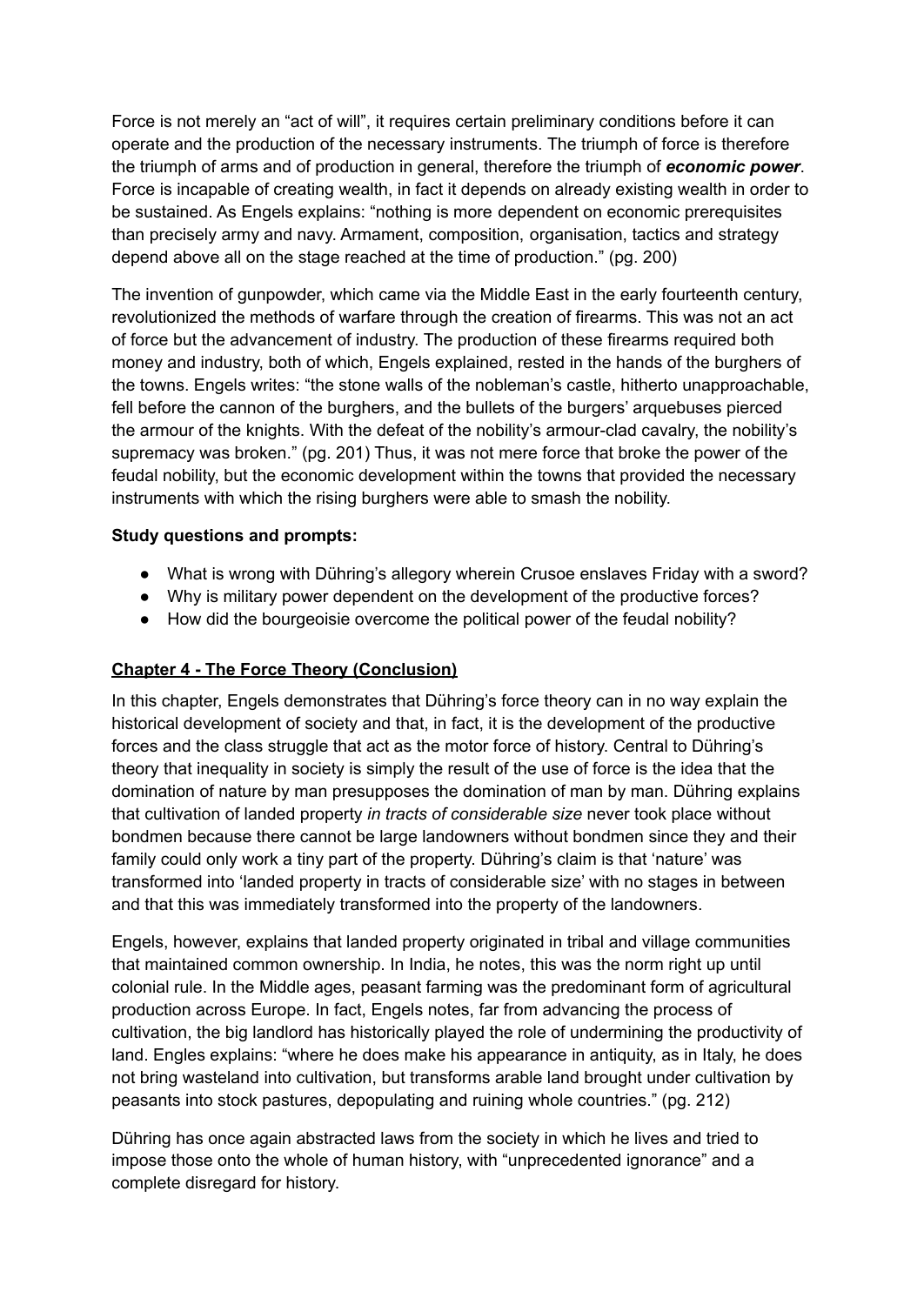Dühring's theory that the history of society can all be explained simply by force is, in a distorted way, an acceptance of the class nature of society. However, it is so general that it can in no way explain the classes and the contradictions within any given society. It cannot, for example, explain the origin of capitalism, or explain how or why it functions in a way that is distinct from previous forms of class society. Moreover, as Engels explains "the mere fact that the ruled and exploited have at all times been far more numerous than the rulers and the exploiters, and that therefore it is in the hands of the former that the real force has reposed, is enough to demonstrate the absurdity of the whole force theory." (pg. 214)

Engels goes on to explain how class relations actually developed. In prehistoric hunter-gatherer tribes, he explains, there was an equality of social positions, although certain roles may be given to specific individuals, i.e. adjudication of disputes, control of water supplies, religious functions etc. As the productive forces of society advances, however, the increasing population density creates both common and conflicting interests between communities, out of which develops the need for certain organs to safeguard the common interests and combat conflicting ones. These organs hold a special position and soon make themselves independent through, for example, a heredity of functions. As Engels describes: **"the exercise of a social function was everywhere the basis of political supremacy."** (pg. 215)

Only once production developed to the point at which the labour power of one person can produce more than that required for subsistence did labour power acquire a value. However, at this stage, the community provided no available, superfluous sources of labour. War, and the capture of slaves from neighbouring communities, became the source of this labour. Therefore, force was able to provide a vital service to the economic situation, but it was the economic development of society that set things in motion. Slavery, by making possible the division of labour between agriculture and industry, marked an enormous step forward in the productive forces of society at that time.

Ultimately, Engels explains that force does play a role in the development of society, in that it can be wielded to either accelerate or slow economic development. Force does not only play the role of maintaining the domination of the ruling class over the rest of society, it can also play a revolutionary role in overthrowing the social formation that has become a fetter on the economic development of society. The key point, however, is that the use of force is not primary, in the first place it depends upon the development of the productive forces, the creation of instruments of force and therefore on the economic development of society. Furthermore, it is the economic developments that create the class divisions within society, that create the need for the use of force. **Only by studying the economic laws that govern society, understanding how they function and where they come into contradiction, can we understand how to take conscious control of the productive forces.**

#### **Study Questions and prompts:**

- What is wrong with Dühring's assertion that the dominance of man over nature must be preceded by the domination of man over man?
- What are the implications on the class struggle today of the idea that class society is purely a result of political force and not objective economic laws?
- How and why did class society develop out of hunter-gatherer society?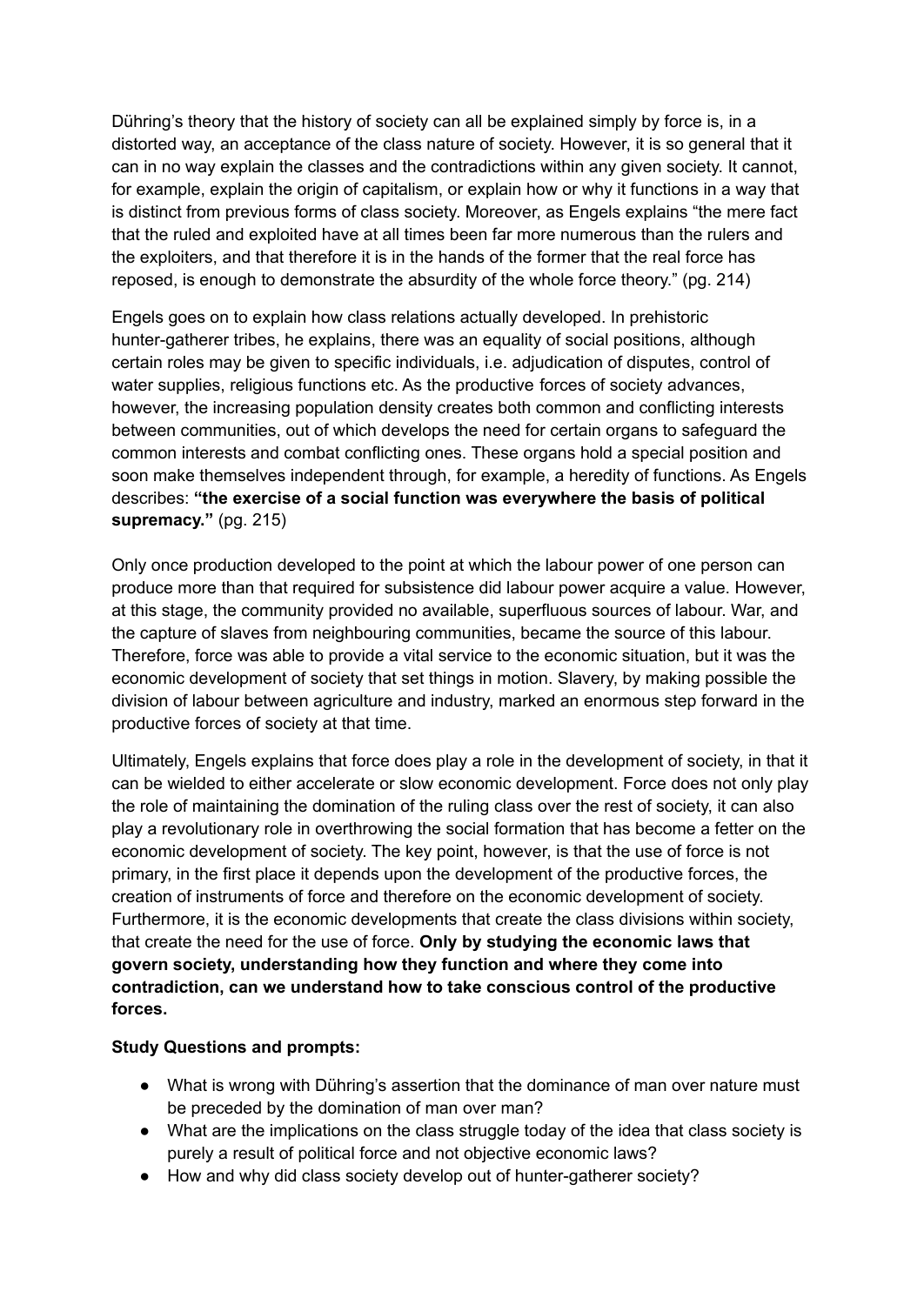• What role does force play within the development of society?

# **Chapter 5 - Theory of Value**

This chapter is the first in which Engels explains the Marxist approach to political economy. Engels outlines the Labour theory of value in opposition to Dühring's force theory. According to Dühring, wealth is the governing concept in political economy and wealth itself consists of "economic power over men and things." Engels explains that this is wrong for two reasons firstly, because wealth existed in tribal and village communities not through domination of men over men. Secondly, because in class society, wealth obtained through domination over men is possible only by virtue of the domination of things, by the control of the ruling class over the means of production.

Once again, Dühring has attempted to drag economic questions into the domain of morality. As Engels explains: according to Dühring "domination over things is quite all right, but domination over men is evil; and as Herr Dühring has forbidden himself to explain domination over men by domination over things, he can once again do an audacious trick and explain domination over men offhand by his beloved force." (pg. 223) If wealth is domination over men then wealth is "robbery" and therefore immoral, or so Dühring argues.

Through this trick, Dühring has divided the concept of wealth into two separate aspects: production and distribution. Wealth as domination over things - or production - is moral. Whilst wealth as domination over men - or distribution - is immoral. Therefore, the capitalist mode of production is fine and can remain, it is just the mode of distribution that must change. This leads directly to reformism, the idea that the working class need not overthrow the entire economic system but simply fight for a fairer distribution of the product of society.

Dühring then provides an extremely confused definition of value, where in the one instance it is defined in relation to price - which Dühring describes as the monetary expression of value - and in another as determined by the labour-time necessary for production. This, Engels explains, is false. If value was determined purely by the labour-time put into the creation of a commodity that would mean the value of something with no use-value - such as mud-pies would be equivalent to the value of something with enormous use-value - like items of food simply because the labour-time put into each was equivalent. Furthermore, if one person spent 4 hours producing a commodity by hand, whilst another produced 10 of the same commodity in the same time by using machinery, clearly the value of the one commodity would not be equivalent to that of the 10 commodities.

Dühring, in addition, claims that a part of the value of any commodity is also the tax surcharge, which is imposed "sword in hand." In other words all value, according to Dühring, is a monopoly price. Engels explains that if all commodities have such a monopoly price, either each individual loses as a buyer what he gained as a seller - which would mean that the price remains the same in relative terms. Or, on the other hand, what Dühring describes as "tax surcharges" are in fact the unpaid labour of the value producing class - meaning we arrive at Marx's theory of *surplus value*, which Engels explains at length in later chapters.

Engels explains, therefore, that value cannot be determined simply by the labour-time, nor is it determined by tax surcharges demanded by the capitalists through force. In fact, value can only be determined through the "socially necessary general human labour embodied in them." Therefore, value is a *social average* that reflects the general productive capacity of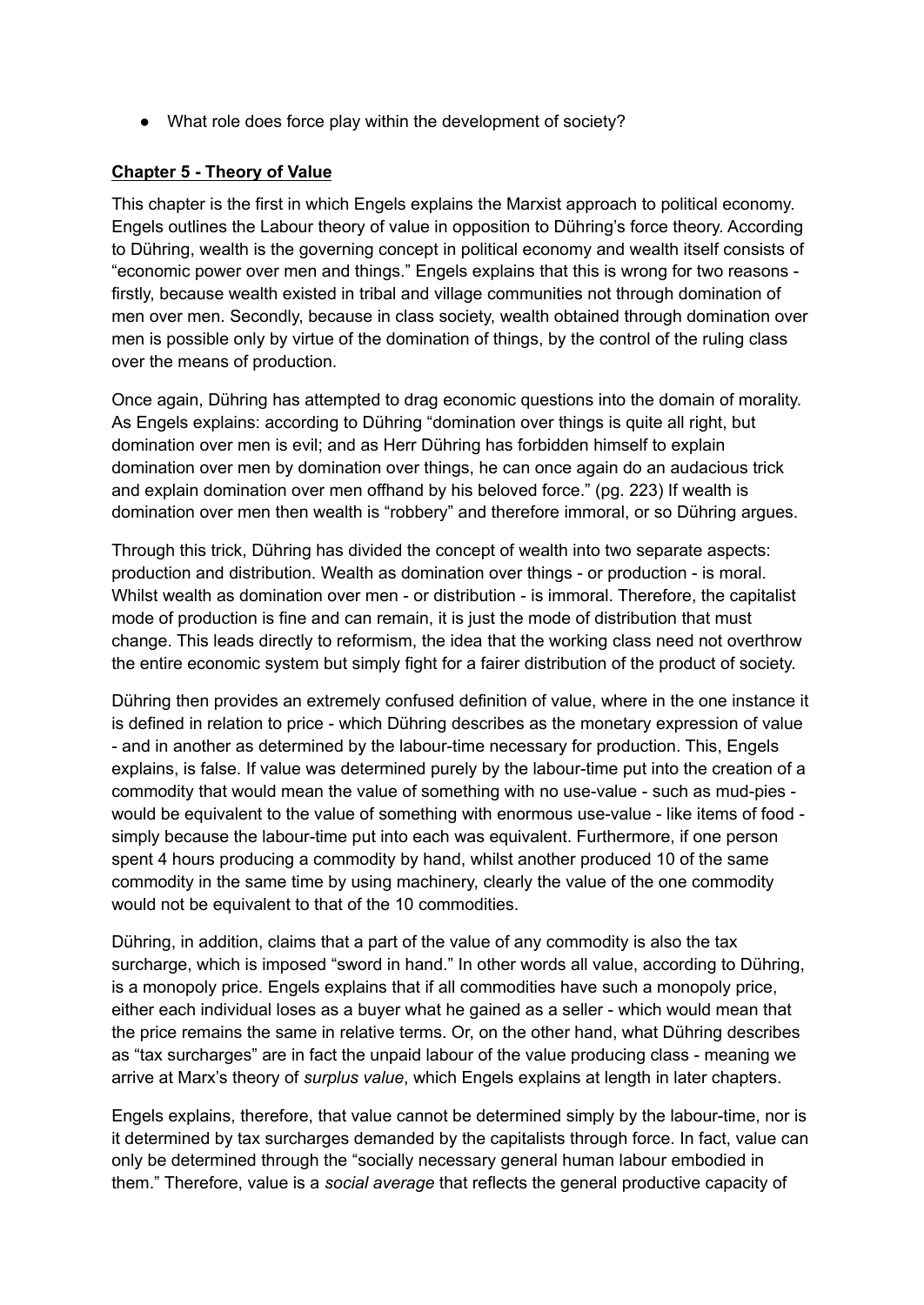labour at any given time within a society. Significantly, workers are capable of producing in a day a value greater than the value of the means of subsistence required to keep them going. This *surplus* is the basis of all class societies. As Engels explains: "The whole development of human society beyond the stage of brute savagery begins on the day when the labour of the family created more products than were necessary for its maintenance, on the day when a portion of labour could be devoted to the production no longer of the mere means of subsistence, but of means of production." (pg. 231)

## **Study Questions and prompts**

- Why can the mode of distribution not act independent of the mode of production? And therefore why is distribution based reformism impossible?
- What is the labour theory of value?
- How does Engels explain that profit under capitalism is not a result of force or 'robbery'?

# **Chapter 6 - Simple and Compound Labour**

In this short chapter, Engels tackles Dühring's assertion that all labour-time is of equal value. According to Dühring "all labour-time is in principle and without exception absolutely equal in value", and when the product of one person's labour is unequal to another this can be explained by the fact that "the labour-time of other persons may be concealed in what appears to be only his own labour-time" (pg. 234) - i.e. within the prior manufacture of tools.

Engels explains that if all labour-time is equal in value that must mean that labour-time, and labour itself, has a value. However, it is labour that creates value, "value itself is nothing else than the expression of the socially necessary human labour materialised in an object" (pg. 238). Therefore, labour can have no value as it is the creator of value.

Engels argues that the claim of equality of value of labour-time would imply a universally equal production of value within a given time, however, this is clearly not the case. The value produced within a time period will vary greatly depending on many factors, most notably the intensity of work and the skill of the labourer. As Engels states "not even an economic commune can remedy this" (pg. 239). Dühring has taken up the demand of "equal wages for equal labour time" and to justify this moral demand is trying to impose onto the material world a situation where the labour of everyone in society is capable of producing the exact same value in a given time.

Engels explains that in a capitalist society, compound labour - that is more complex, skilled labour - is developed through the individual or family bearing the costs of training the worker and therefore the cost of the worker's labour, their wage, is higher. In a socialist society, however these costs are borne by society to which belong the greater values produced by this compound labour. The worker does not receive extra pay, but the increased productivity of labour means that the surplus can be reinvested into increasing the productive capacity of society as a whole, meaning an increase in living standards. This shows the drawbacks of the demand that workers receive "the full proceeds of labour" which would mean no surplus to be reinvested into the development of the productive forces.

# **Study Questions and prompts**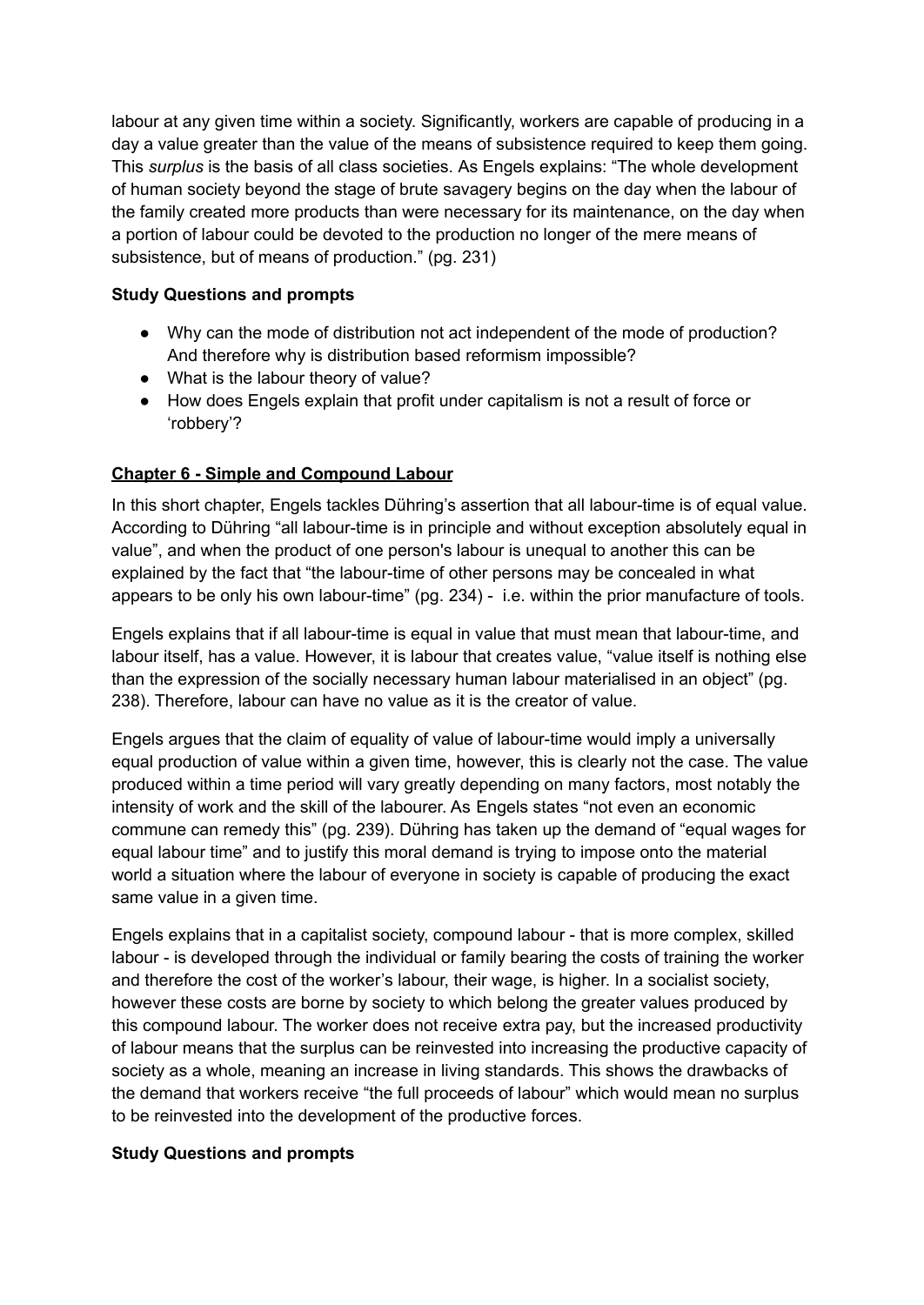- What is compound Labour? And how is it paid for in capitalist and socialist society respectively?
- What is wrong with Dühring's claim that all workers' labour-time is of equal value?
- What is wrong with the demand that workers should receive "the full proceeds of labour"?

# **Chapter 7 - Capital and Surplus Value**

In this chapter, Engels explains Marx's theory of surplus value which is central to understanding the way in which capitalism functions. In a characteristically lazy manner, Dühring tries to attack Marx's theories on capital by claiming that Marx states that capital is "born of money." Engels retorts that this is like saying that metallic money was born of cattle because cattle once functioned as money. Marx's actual claim is that the "final product of the circulation of commodities is the first form in which capital appears." This refers to the circulation of capital by which money - which is a universal equivalent representing the value of real commodities in relation to one another - is invested in production with the aim to sell the created commodities for a profit.

Engels explains that the circulation of capital is *inverse* to the circulation of commodities. The owner of commodities sells what he has in order to buy what he needs, whereas the capitalist buys what he does not need in order to sell and regain the value, with added *surplus value*. The key question is, from where is this *surplus value* derived?

Engels challenges a few common explanations for this - explanations which are still prevalent today. Firstly, he challenges the idea that profit is made by the capitalist either buying things from below their value or selling them at above their value (or indeed both at once). However, whilst there may be aspects of this process taking place within the real economy, Engels explains that this cannot be the *root* of profit because each capitalist is both buyer and seller, therefore any gains or losses cancel one another out. Secondly, Engels challenges the idea that profit is produced purely through cheating or trickery, which Engels explains would not augment the sum of value in circulation.

The conclusion at which Marx arrived, as Engels explains, is that the source of *surplus value* is *labour-power*. Labour-power describes the ability of the worker to labour. So the worker sells their Labour-power - their ability to labour, not their labour itself - for a part of the day as a commodity. The value of this commodity is determined by the labour-time required to produce the means of subsistence, to maintain the worker. Crucially, as Engels explains, "the value of the labour-power and the value which that labour-power creates, are two different magnitudes" (pg. 244) For example, the worker may be capable of producing in 4 hours an amount of value equivalent to that which they require to sustain themselves, however - since the capitalist owns the means of production upon which the worker depends to sustain themselves - the capitalist can demand the worker works another 4 hours in which time all the value created by the worker belongs to the capitalist. Therefore, profit can be created not through cheating or trickery but by an equal exchange of values, an exchange of money in the form of wages for the labour-power of the worker.

Engels explains that this situation is not *natural* but the product of previous historical developments. The relationship between capital and wage-labour requires, as a precondition, the creation of a class of *free labourers* - free in the sense that they are free to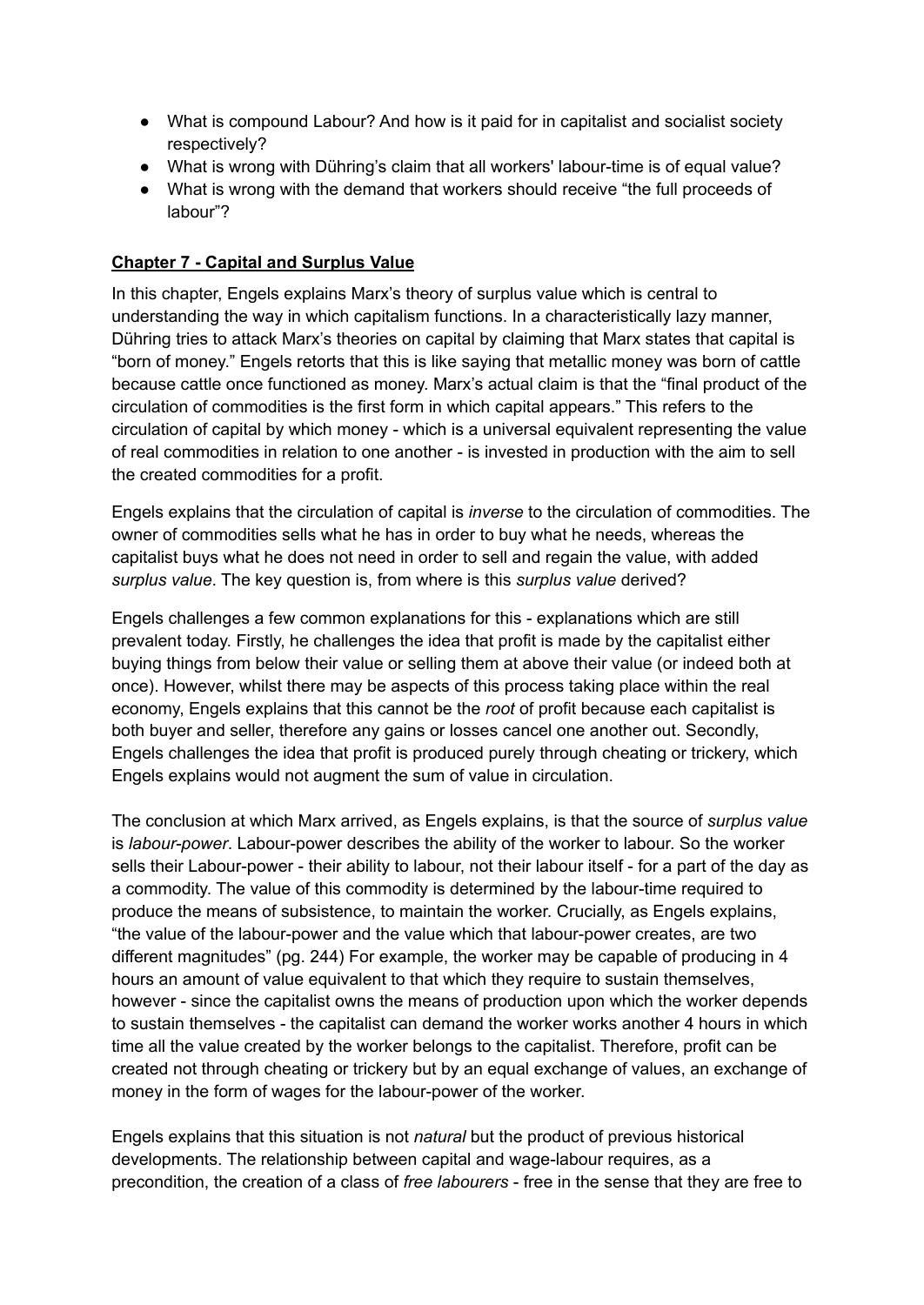sell their labour power to the capitalist, but also free from the means of production and incapable of realizing their labour-power except through selling it to the capitalist.

Dühring is unable to explain this historical development and relies solely on his two men theory. As a result, he falls into the trap of seeing all cases of surplus-labour as capital which would mean all forms of class society where one class exploits the other by expropriating the surplus-labour, i.e. slave society, feudalism etc, are all the same as capitalism. Engels explains that it is only when surplus-labour creates a surplus-value that it assumes the character of capital. Wealth is only capital when it is fused with labour-power in order to produce more wealth.

# **Study Questions and prompts**

- Why is profit not derived from simply buying low and selling high?
- What is labour-power?
- What is surplus value?
- What is capital?
- What historical preconditions are necessary for the circulation of capital to occur?
- In what way are previous forms of class society such as feudalism and slave society - different from capitalism?

## **Chapter 8 - Capital and surplus value (conclusion)**

In this short chapter, Engels explains the relationship between surplus value and profit. Dühring claims that Marx equates 'surplus-value' with the 'earnings of capital', or profit. However, Engels explains why this is not the case. There is no one-to-one relationship between surplus value and profit. Whilst profit is derived from surplus value, it does not account for surplus value in its entirety. Profit represents, as Engels describes it, "a subform and frequently only a fragment of surplus-value" (pg. 253). Engels explains that surplus-value is broken up into a number of forms of which profit is just one, other forms include rent and interest which take a chunk out of the surplus-value but do not represent a part of the circulation of capital and operate separately.

Dühring tries to claim that Marx insinuates that the capitalist, regardless of circumstances, always sells commodities at their full value. Engels explains that this is not the case, that Marx recognises, as one example, the fact that the manufacturer will often sell commodities to the merchant *below* their value, thus relinquishing a part of the surplus-value. Dühring also claims that Marx's conception does not explain how competing entrepreneurs are able to constantly sell at a price above the "natural outlays of production" - an apparent gap that Dühring explains simply through the utilisation of force on the part of the ruling class. Engels explains that in the surplus-product, however, there are *no* "natural outlays of production" because the surplus-product is precisely that which costs *nothing* to the capitalist.

Dühring's one-word explanation for profit, ground rent - force - explains precisely nothing. Force is incapable of *creating* value. Engels explains that within Dühring's theory force distributes, but the question arises "force distributes what?." Engels argues that "surely there must be something to distribute, or even the most omnipotent force, with the best will in the world, can distribute nothing. The earnings pocketed by the competing capitalists are something very tangible and solid. Force can *seize* them, but cannot *produce* them."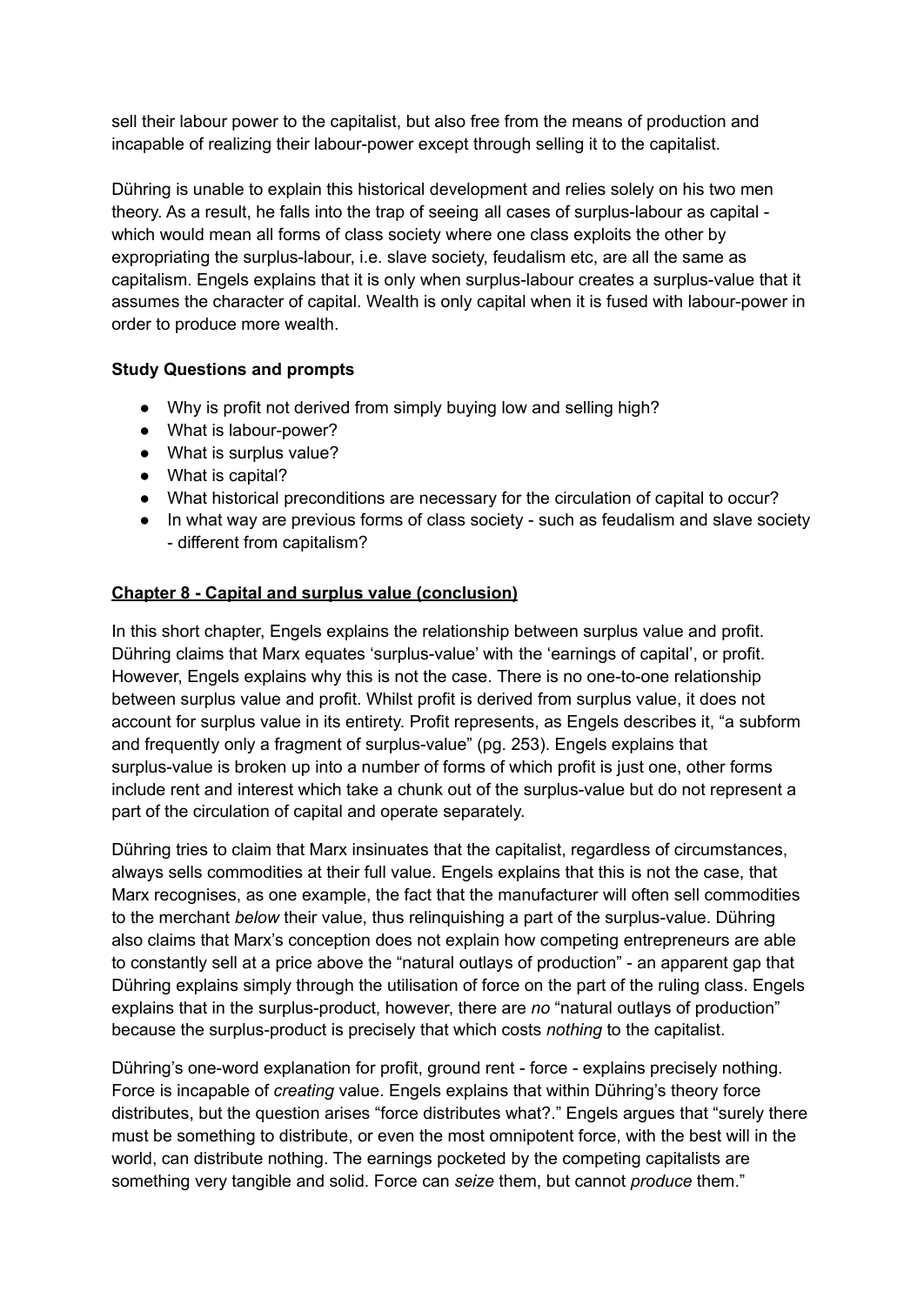Dühring's attempt to relegate economics to the sphere of politics cannot explain a single economic fact.

# **Study Questions and prompts**

- Why are profit and surplus-value not equivalent?
- Why are there no "natural outlays of production"? How can commodities be sold at their real value and yet still yield a profit?
- What is wrong with Dühring's attempt to explain economics solely in political terms, in terms of force?

# **Chapter 9 - Natural laws of economics. Ground-rent**

In this chapter, Engels challenges Dühring's claim to have found the "natural laws of national economy." These "natural laws", as with Dühring's grand philosophical claims, amount to banal and self-evident statements such as: "the productivity of the economic instruments, natural resources and human energy is increased by *inventions and discoveries*" (pg. 264), which Dühring fashions into axioms that explain precisely nothing about the nature of the capitalist economy.

Engels then goes on to investigate Dühring's concept of ground-rent. Engels explains that the theory of ground-rent is a specifically English part of political economy, since it was only in England where a mode of production existed where ground-rent was independent of profit and interest. In England, there existed three classes of bourgeois society - the landlord, drawing ground-rent, the capitalist, drawing profit and the labourer, drawing wages. Dühring claims that no clear explanation for the origin of the farmer's earnings exists and suggests that these earnings are a kind of *wage*. Engels explains that not only are their earnings evidently profit derived from capital but that this position has been undisputed since the work of Adam Smith.

Essentially, Dühring's concept of ground-rent sees the only difference between capital earnings and ground-rent as being the fact that ground-rent is derived from agriculture whilst capital earnings come from industry. This confused stance derives directly from Dühring's "force theory." As Engels explains, Dühring thinks that "as soon as land is cultivated by means of any form of subjugated labour, a surplus for the landlord arises, and this surplus is the rent, just as in industry the surplus labour product beyond what the labourer earns is the profit on capital. (pg. 269). Dühring defends his idea that rent forms the entire surplus product of agriculture by pretending the question of the division of agricultural income - the relationship between profit and ground-rent - has never previously been investigated and thus denies over a century of work on the question.

# **Study Questions and prompts**

- What is wrong with Dühring's approach to political economy and his "natural laws of national economy"?
- Explain Dühring's concept of ground-rent and the problems with it.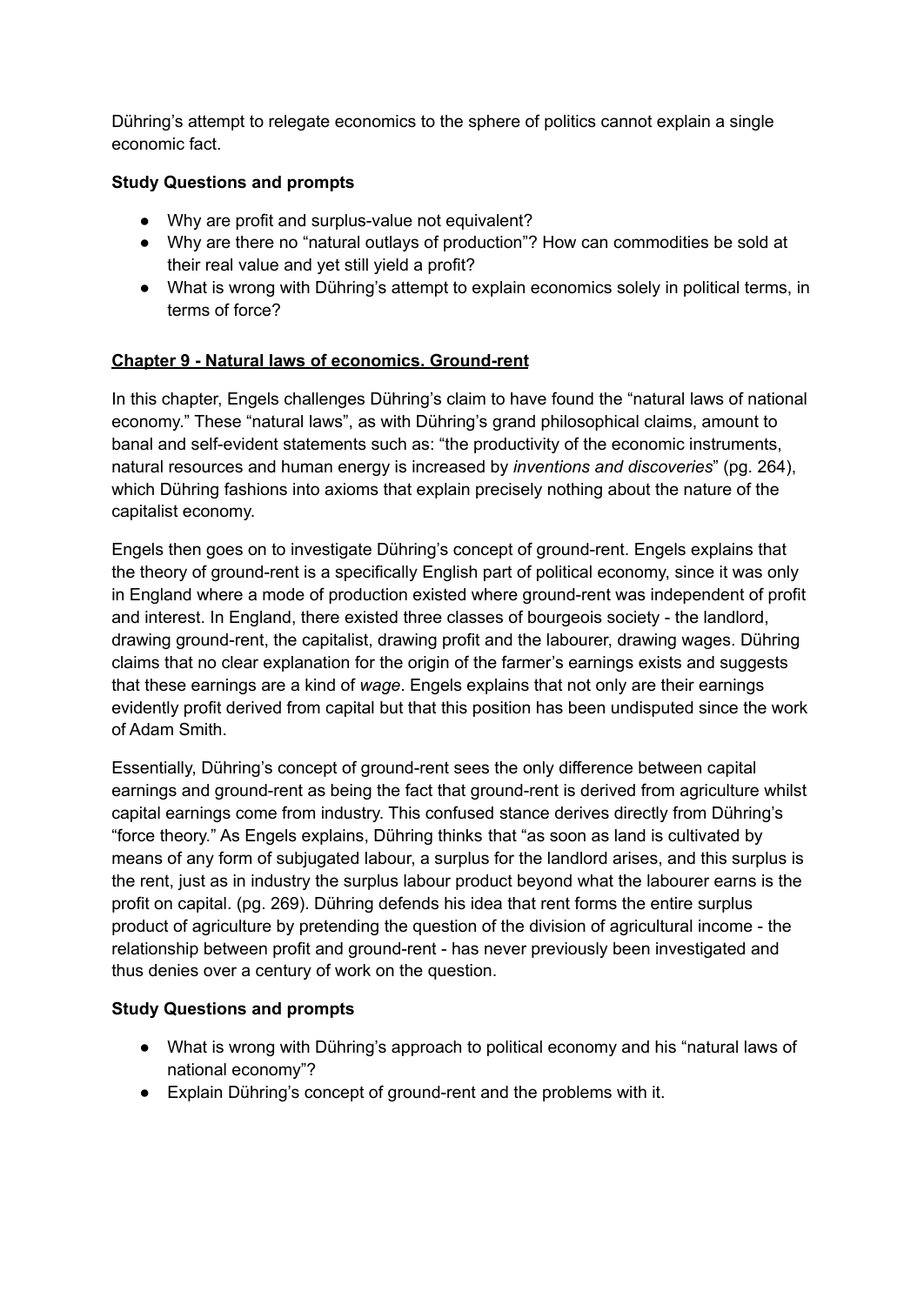## **Chapter 10 - From the critical history**

In this final chapter of the political economy section, Engels investigates the history of political economy. He explains that political economy reflected the scientific insights into the economics of the period of capitalist production but that certains principles and theorems had been found, for example, in Ancient Greek society where certain phenomena - such as commodity production, trade, money etc - exist within both societies. For example, Engels notes that Aristotle recognised the differentiation between the use value and exchange value of an object and that the role of money within society was as a *measure of value*. Engels explains that "because of this their views form, historically, the theoretical starting-points of the modern science" (pg. 271) Dühring, on the other hand claims that there is "absolutely nothing positive to report of antiquity concerning scientific economic theory" (pg. 271)

Dühring dismisses the work of *Petty*, not mentioning his proposition that labour and even labour-time are a measure of value, claiming that "*imperfect traces* can be found in his writings. Engels explains that Petty's *Treatise on Taxes and Contributions* provides a clear and correct analysis of the magnitude of value of commodities, laying down "a definite and general form that the values of commodities must be measured by *equal labour*. (pg. 275).

In a similar way Dühring dismisses the contributions of many great bourgeois *political economists* such as Adam Smith, Boisguillebert, Locke, North etc. Only Hume manages to earn the respect of Herr Dühring, although Engels explains that whilst a competent economist Hume was certainly not original, or epoch-making and that his influence was reflection of the time his ideas were presented in - one of flourishing trade and a rapid rise of capitalism in England.

Dühring demonstrates an inability to understand the ideas of the Physiocrats, claiming that they "could offer nothing but confused and arbitrary conceptions, ascending to mysticism" (pg. 296). Engels explains that for their time they provided a "brilliant depiction of the annual process of reproduction through the medium of circulation" (pg. 296). Ultimately, Dühring's *Critical History*, as Engels explains, sees all earlier economists either as providing the principles necessary for his deeper investigations, or as a foil to them. He does not recognise the profound contributions that have been made to the study of Political Economy or how the discipline has developed historically. Instead he finds the most minor, nitpicking points to attack them on, whilst dismissing many of the greatest contributions and claiming important questions have not been sufficiently investigated in order to advance his own lazy conceptions. Engels, on the other hand, recognises the contributions of these thinkers but also the limitations imposed upon them by their epoch, looking not to discard the ideas of the past but to build upon them.

Engels concludes by summing up the chapter. He explains that Dühring's theory of political economy amounts to a con, with great promises that amount to nothing. Dühring's "theory of value" consists of five different and contradictory sources of value, his "natural law of all economics" turn out to be empty platitudes and axioms that explain nothing; meanwhile his only real "explanation" is the one-word, cover-all "force" which without analysing its origins and effects he expects us to simply accept as the ultimate explanation of all economics.

#### **Study Questions and prompts**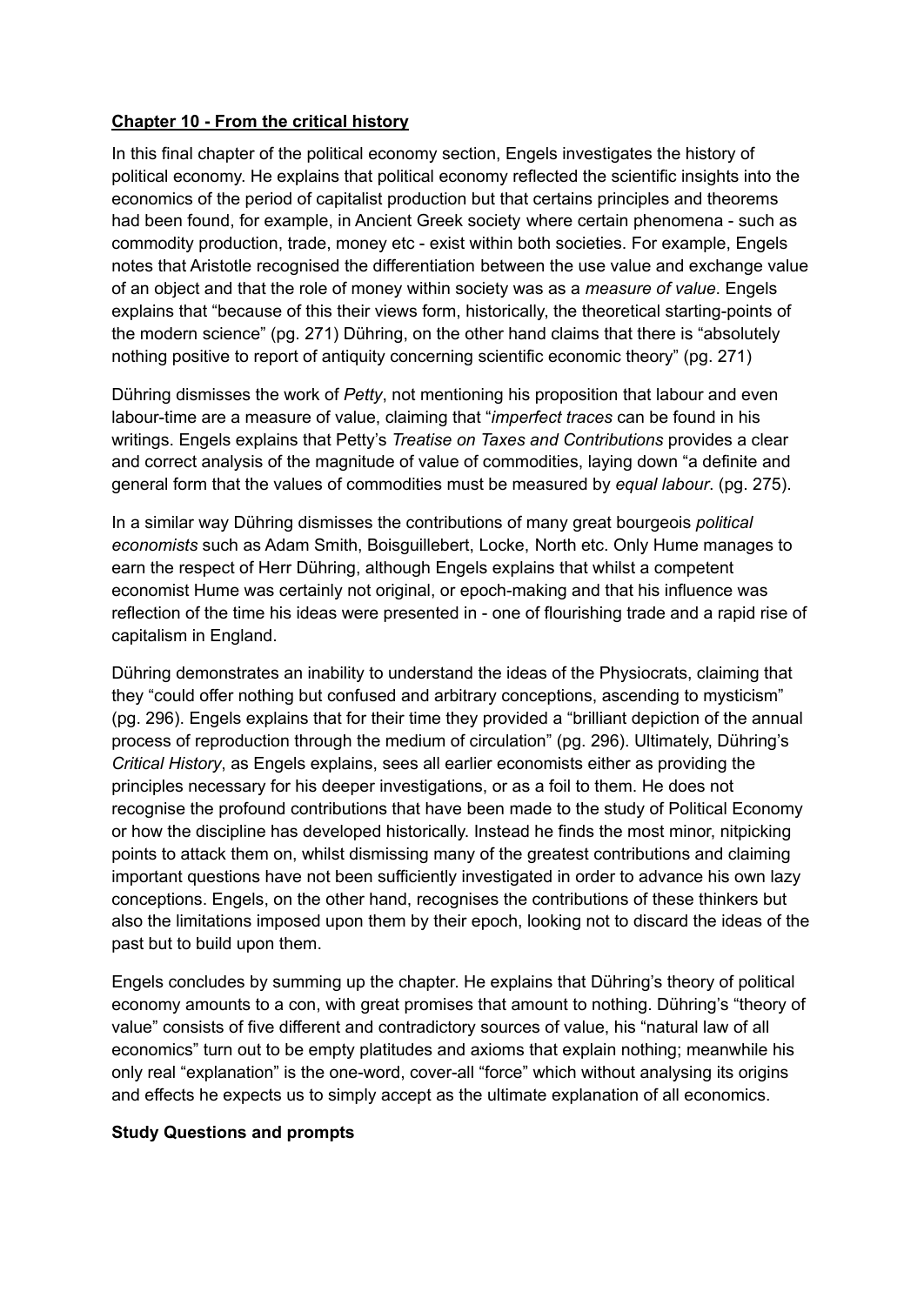● How should Marxists approach the ideas of the bourgeois economists of the early period of capitalism?

# Part 3: Socialism

The first two chapters of this final part on "Socialism" were famously used by Engels for the pamphlet [Socialism:](https://www.marxist.com/classics-marxism-one-book/socialism-utopian-and-scientific.htm) Utopian and Scientific. As such, the notes below should be read in conjunction with our [reading](https://www.socialist.net/socialism-utopian-and-scientific-a-reading-guide.htm) guide on this later, more polished exposition.

# **Chapter 1: Historical**

Engels refers back to the Introduction, where he dealt with the rationalist French philosophers of the 18th century. The goal of a rational society, however, was nothing more than an idealised understanding of the "citizen" (burgher), who was evolving into the bourgeois. Eternal peace had turned into endless wars of conquest and the new rational society in practice only managed to deliver poverty and misery. Thus, compared with the splendid promises of the rationalist philosophers, the social and political institutions born of the "triumph of reason" were "bitterly disappointing caricatures."

It was up to the great "Utopian" Socialists of the late 18th and early 19th centuries to formulate this disappointment. Providing a brief history of socialist thought from the early-modern era onwards, Engels traces the rationalist, democratic and communist movements of the period not simply as a battle of ideas, but rather of the theoretical expressions of the rise and conflict of newly emerging classes in society. Using the same method, Engels then turns to the first ideological shoots of the new-born working class in Britain and France: the "three great Utopians" of Saint-Simon, Jean-Baptiste Fourier and Robert Owen.

Analysing each of their theories in brief, Engels not only demonstrates the fatal flaws and limitations of their ideal "social systems", but also places them in their historical context, of a class struggle (between the bourgeoisie and proletariat) which was only just coming into being and so, for that reason, still "crude" in its form and expression. This can be seen in the Utopians' eschewing of the working class in favour of the "workers" or "people" in general.

However, Engels is by no means dismissive of the great intellectual and political contributions made by these individuals. He reserves his sharpest lines for those "Philistines" who "crow over the superiority of their own bald reasoning" over the "grand thoughts" of the Utopians. For Engels, there was much that was correct in their flawed theories, and much which was later inherited by Marx and himself.

Ultimately, from his treatment of the early and Utopian socialists Engels also puts Marxism in its own context as the product both of the theoretical products of earlier socialists, and of the modern proletariat in its full material development.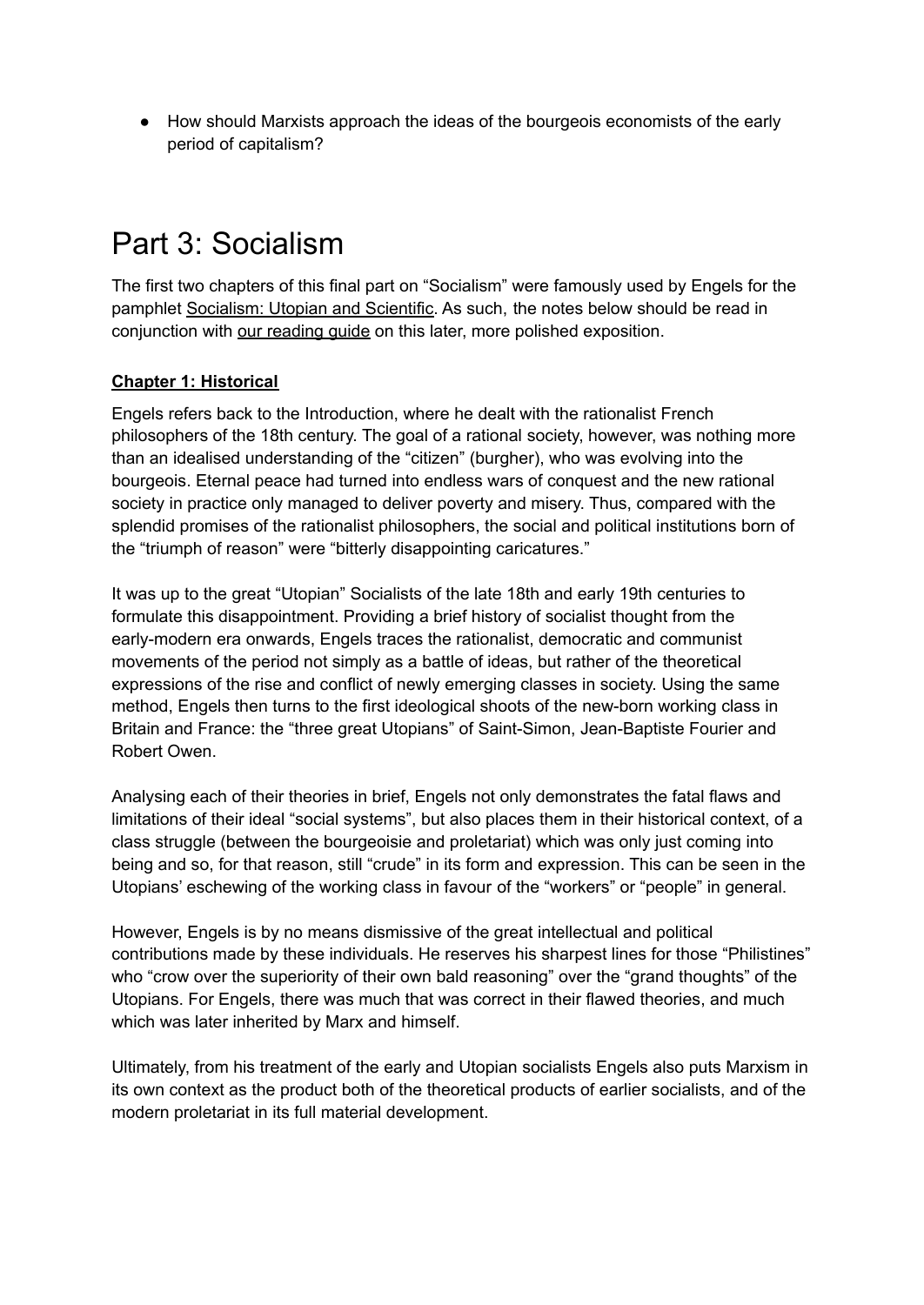## **Study questions and prompts**

- Why were the institutions set up by the "triumph of reason" such "bitterly disappointing caricatures"?
- What unites all of the "three great Utopians"?
- How does "Modern Industry" make a revolution necessary?
- Why were the new social systems of the founders of Socialism "foredoomed as Utopian"?
- In what sense is politics "the science of production"?
- In what sense was Fourier's conception of history dialectical?
- What similarities can we see between Owen's philosophy and that of Marx?
- What were the limitations of Owen's Communism?
- In what sense is Dühring practising "social alchemy" in his hunt for the "philosopher's stone"?

# **Chapter 2: Theoretical**

Engels begins this chapter by explaining that understanding material reality is the key to understanding society, that economic reality is the most important factor in determining society, not ideas. This, in essence, is the backbone of historical materialism.

Engels then identifies how capitalism came to be, taking the reader through the change from feudalism to capitalism and thus, the establishment of the modern bourgeoisie. He explains how the means of production were developed, and how the division of labour developed. Here we see a sudden jump into organisation, from the production of goods with the only purpose of need, to the organised factory that produced commodities to sell on the market. Previously, goods had belonged only to the person who made them, as only one person was generally responsible for production. This clear basis for ownership was no longer possible when any commodity was the product of many workers, and so private property came to mean the exploitation of those who worked but owned nothing.

Engels pins down that there must be an end to capitalism; redefining society not as a cycle, but a spiral that returns to previous points, only on a higher level. He goes back to the new and developed means of production, looking at how machinery will develop under capitalism. He speaks of overproduction, and explains why capitalism will overproduce, and more importantly, why this will become a scourge on the existence of capitalist society.

Moving on from this, the chapter then gives us an understanding of the state machine: what it is there for, and how it will wither away under socialism. "The state is not abolished. It dies out", Engels explains.

Finally, Engels concretely lays out the history of states from Medieval Society to the future Proletarian Revolution. In doing so, he explains the importance of genuine scientific socialism.

# **Study questions and prompts**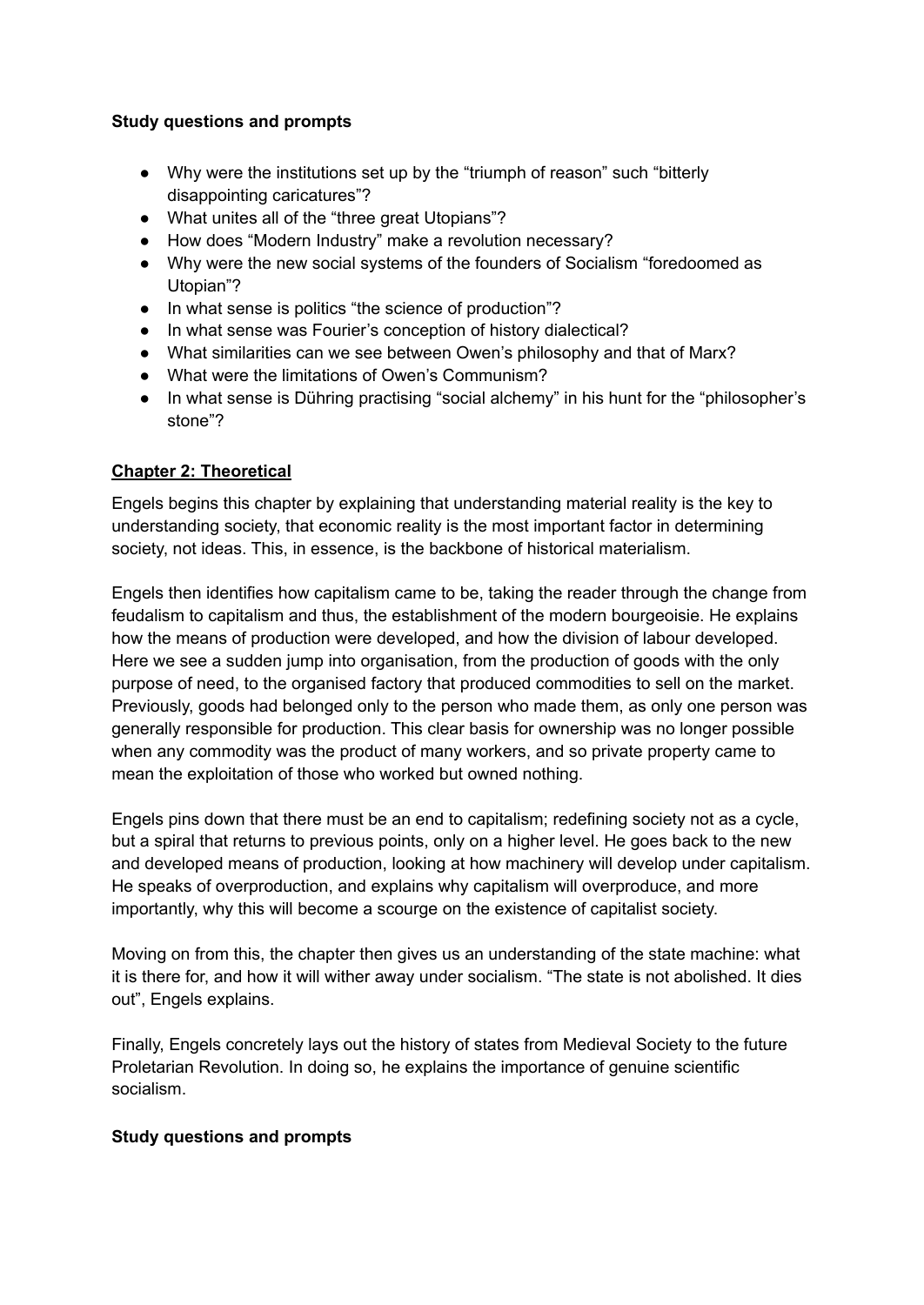- What major changes in the division of labour and productive forces have taken place in recent decades, and what political and social changes have been associated with these changes?
- How would you apply Engels' observation that "the final causes of all social changes and political revolutions are to be sought, not in men's brains, not in men's better insights into eternal truth and justice, but in changes in the modes of production and exchange" to a major social movement of our times, such as the political polarisation across the West?
- Engels refers to the arrival of planned production with the factory system. Exactly what did he mean by this?
- Engels places a lot of emphasis on production of "commodities". What is a commodity?
- Engels mentions a couple of examples of a "vicious circle" in the development of capitalism. What were they?
- What does Engels mean by the "rebellion of the productive forces", and what are the "productive forces"?
- What is the fundamental reason that social forces are not understood or controlled by humanity? What needs to change in order for them to be understood and controlled?
- Which different relations between the State and the community does Engels mention as having arisen down the ages? What could it mean for the state to become "the real representative of the whole of society" and why would it then disappear?

# **Chapter 3: Production**

The scientific view of socialism, which sees socialism as a necessary product of historical development, is a concept alien to Dühring. Engels sarcastically says he has it all worked out much better and his socialism is "a final and ultimate truth".

Certain theoretical errors flow from this idealist approach. Like present-day reformists, Dühring cannot grasp the fundamental reason why capitalism periodically goes into crisis, i.e. overproduction. Instead he is stuck with the old notion of the underconsumption of the masses, which, as Engels points out, has been a constant feature in history for thousands of years and was a "necessary condition" in all class societies. It is precisely the new phenomenon of overproduction that sets capitalism apart from previous modes of production.

Engels then delves into one of Dühring's preconceived schemas of economic communes, his "natural system of society", but as with a lot of modern academic writings, we are left "to cudgel [our] brains as to what this means". Instead Engels uses Dühring's obscure and ambiguous writings to clarify his own position on one important aspect of how to organise a future communist society: the division of labour.

Whereas Dühring merely accepts the status quo of capitalism, Engels embraces the arguments of the utopian socialists, who wrote extensively on this question. In communist society, the "lifelong uniform mechanical repetition of one and the same operation" and "this stunting of man" would be done away with, but this requires a sufficient development of the productive forces.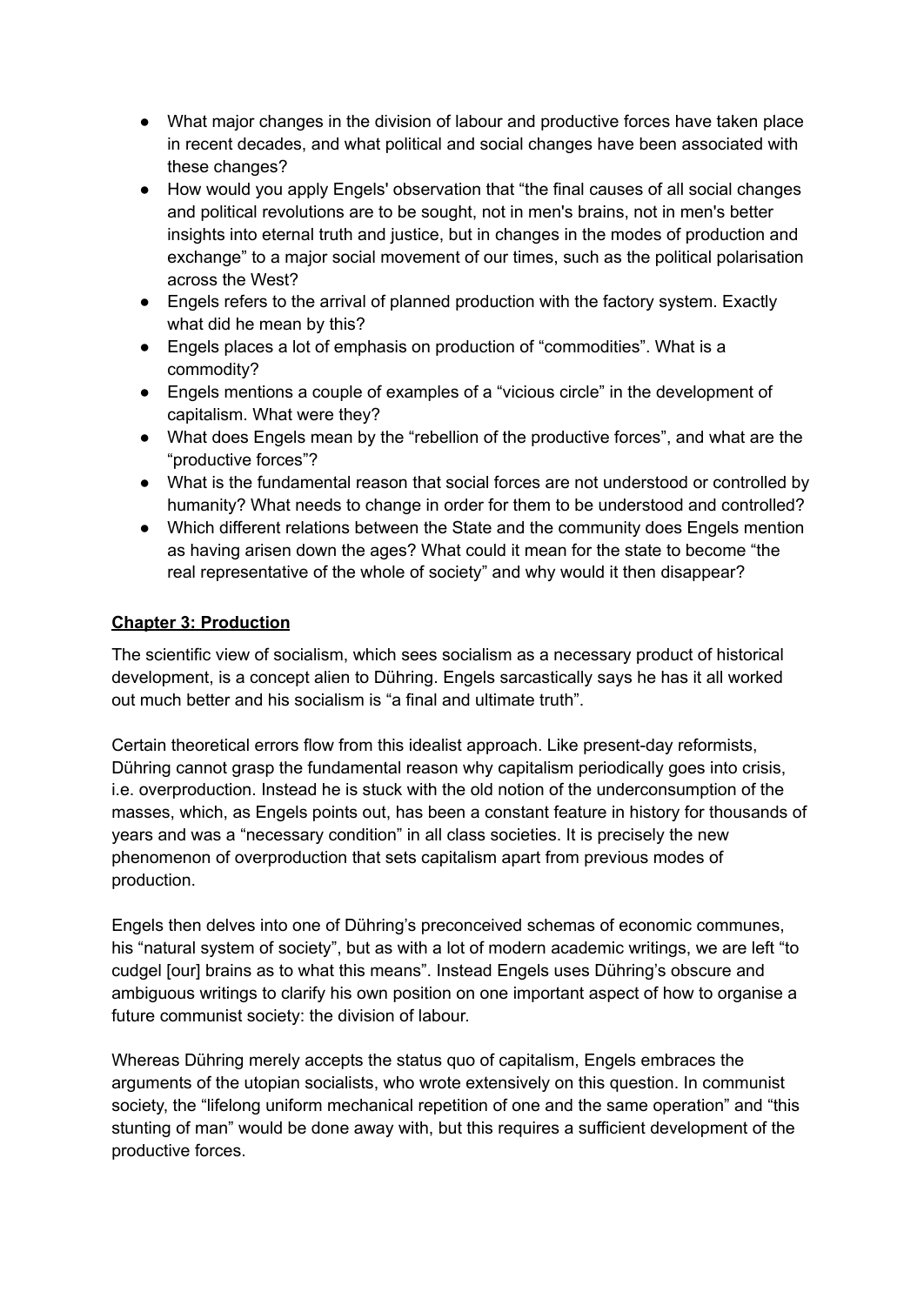# **Study questions and prompts**

- What exactly does Engels mean when he says "under-consumption of the masses is a necessary condition of all forms of society based on exploitation"?
- Are Marxists in favour of abolishing the division of labour? How does this tie in with Fordist production methods and automation?
- What does Engels mean by the "abolition of the antithesis between town and country" and how is this relevant to today's ecological crisis?
- In what way does Engels depart from the arguments of the utopian socialists like Owen and Fourier and why does he introduce an element of "necessity" in this question?

# **Chapter 4: Distribution**

Engels begins this chapter with a summary of Dühringian economics: "the capitalist mode of production is quite good, and can remain in existence, but the capitalist mode of distribution is of evil, and must disappear." Dühring, like reformists today, is quite content to retain the capitalist mode of production and as a result doesn't have much to say at all about how to organise production in his commune. As Engels says at the very end of the chapter, like Proudhon, Dühring "wants existing society, but without its abuses."

Instead, the bulk of his theory is dedicated to distribution, which Engels likens to "social alchemizing". Ironically, by ignoring the mode of production, or rather accepting the existing capitalist one, Dühring ends up setting up a scheme or plan for the future socialist society purely based on redistribution. That was not the method of Marx and Engels but of the utopian socialists.

In Dühring's socialist system there would be trade between the "economic communes" (cooperatives) with pricing on the basis of estimates of the quantity of labour used. Inside the communes, each member would get a stipend and there would be an exchange of "equal labour for equal labour".

Engels points out if you leave the capitalist mode of production untouched, this would lead to private hoarding and the "recreation of high finance". Dühring ties himself in knots by ignoring the labour theory of value, which Engels addresses in this chapter whilst also elaborating the concepts of labour power and socially necessary labour time.

# **Study questions and prompts**

- What are some of the flaws in Dühring's understanding of capitalist economics?
- Engels describes trying to abolish the capitalist form of production by establishing "true value" as being "tantamount to attempting to abolish Catholicism by establishing the 'true' Pope." What does he mean by this?
- What do Marxists think about cooperatives?
- What is the labour theory of value and why is it relevant here?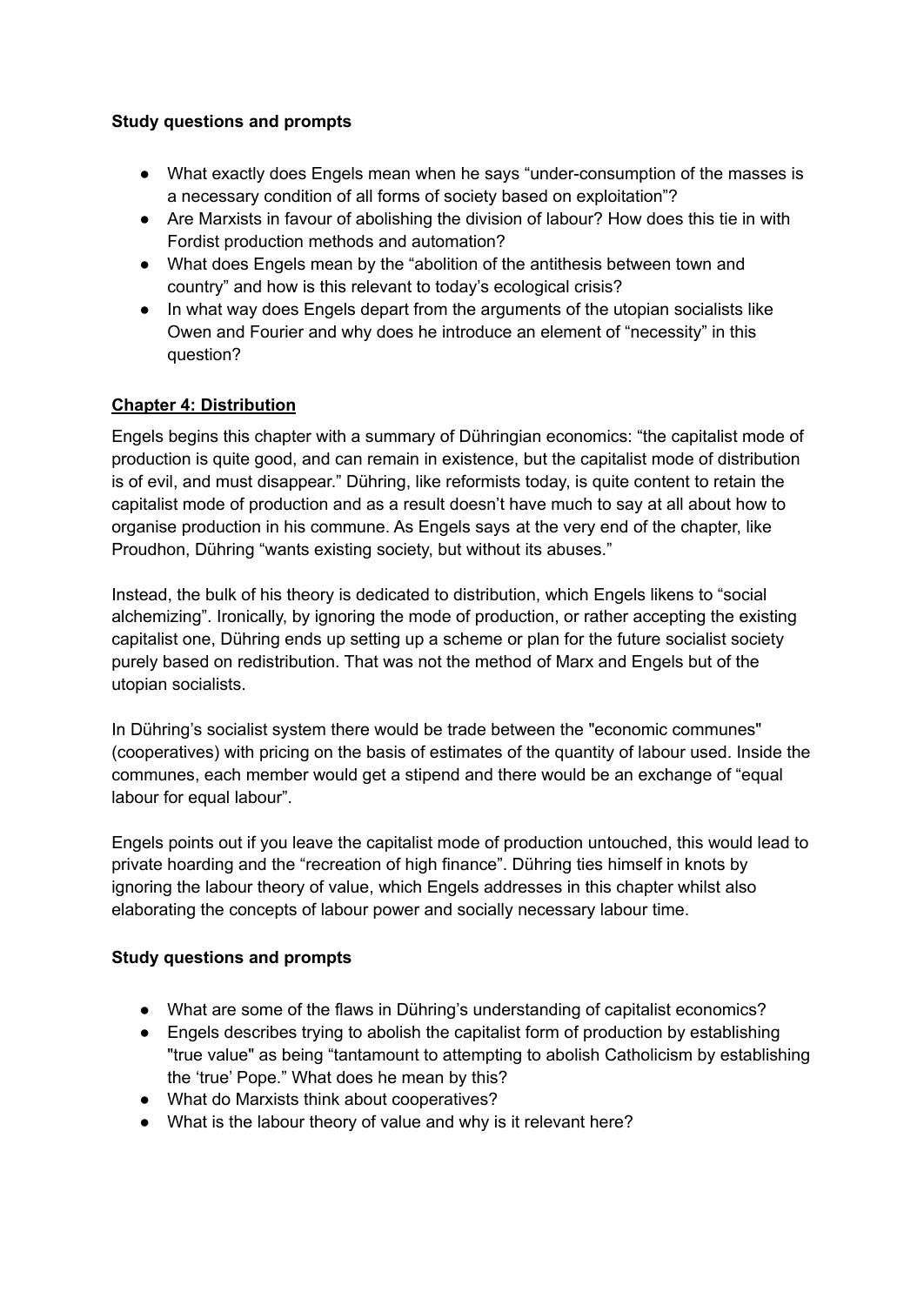● Would the law of value apply in a socialist society? Did it apply in the Soviet Union? What about the production of commodities and surplus value in a transitional workers' state?

### **Chapter 5: State, Family, Education**

The final chapter shows an increasingly exasperated Engels grappling with some more of Dühring's "detailed prescriptions" imposed on the future socialist society, in reality a "watery mess." In Dühring's society, there will still be an army and police force, but religious worship will have been abolished. Engels points out the absurdity of that decree, and the following couple of pages remain an excellent exposition of the materialist position on religion, which "is nothing but the fantastic reflection in men's minds of those external forces which control their daily life, a reflection in which the terrestrial forces assume the form of supernatural forces."

Just as Dühring "imagined that the capitalist mode of production could be replaced by the social without transforming production itself, so now he fancies that the modern bourgeois family can be torn from its whole economic foundations without changing its entire form." In fact, the utopians were far ahead of Dühring and had valuable things to say about the transformation of private domestic work into a public industry, as well as the transformation of the education system.

At this point we should state that the working out of blueprints for the socialist society of the future formed no part of the materialist method of Marx and Engels, who were quite content to allow future generations to work out the details for themselves. But this does not at all signify that they left no idea about what socialism would look like, as *Anti-Dühring* itself proves. Marx and Engels traced the general lines in other works as well, such as *The Critique of the Gotha Programme*, *Capital*, *The Civil War in France*, and *The Origin of the Family, Private Property and the State*. Lenin later developed these ideas in his writings on the state, especially *State and Revolution*.

However, unlike the utopian socialists or philistines like Dühring, Marx and Engels did not invent schemes for the future society, but always attempted to derive their ideas about socialism from the real historical conditions and the real movement of the working class. There are elements of the future socialist society already present in capitalism, just as the elements of capitalism were already coming into existence in the later stages of feudalism. Workers' power and socialism are not invented by utopians or in the study of university professors or in Internet chat rooms but arise from the class struggle and the concrete historical experience of the proletariat.

Moving back to this final chapter of the book, Dühring also has his own fully worked out "prescription" and even curriculum for education, but again introduces absurdities such as banning the teaching of ancient languages, which Engels as a skilled polyglot understood to be fundamental to the understanding of the grammar of modern Indo-European languages.

Engels counterposes some of Dühring's "spineless and meaningless ranting" to the clarity of Marx' writing in *Capital,* in which Marx develops the thesis that: